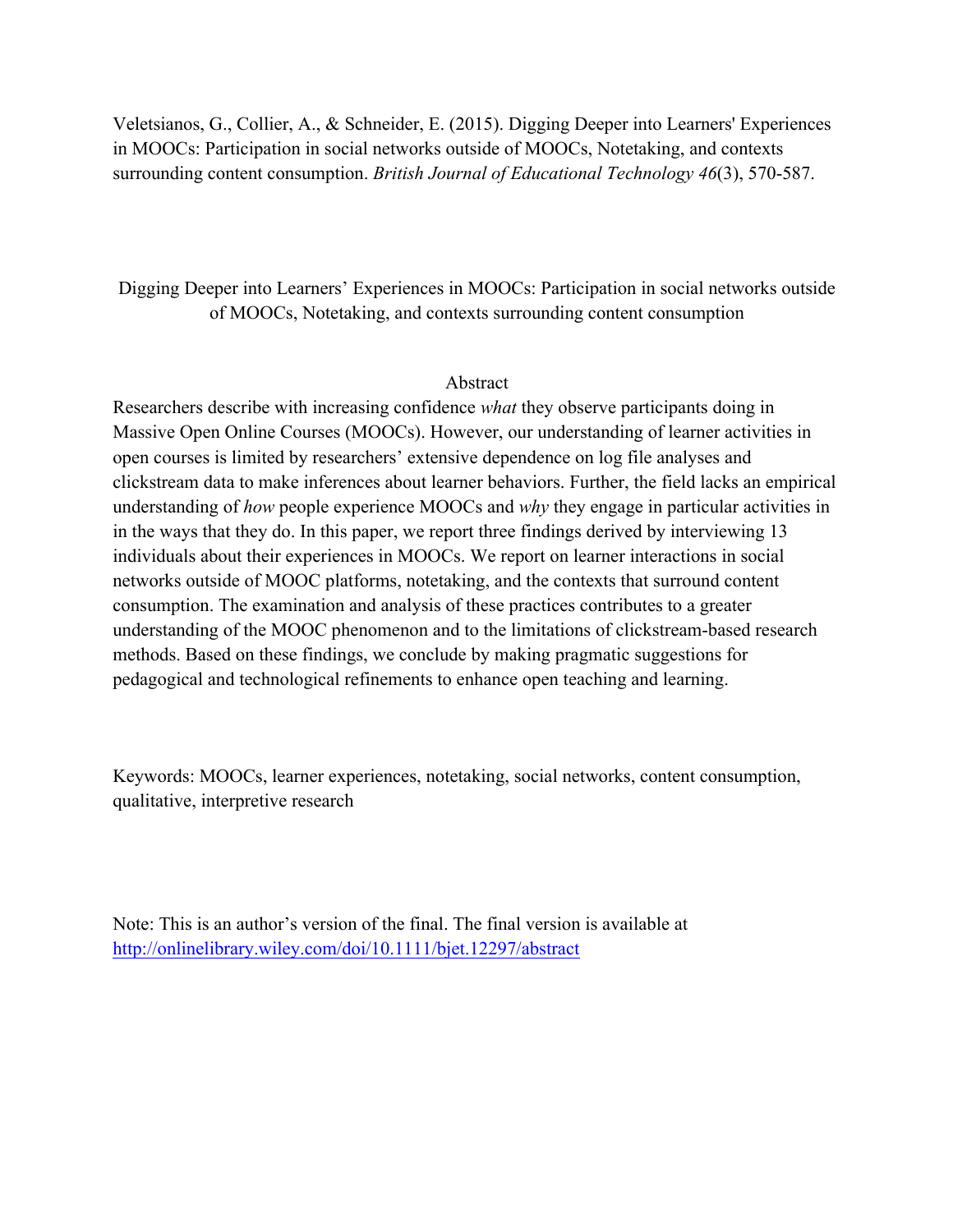Digging Deeper into Learners' Experiences in MOOCs: Participation in social networks outside

of MOOCs, Notetaking, and contexts surrounding content consumption

The term Massive Open Online Course (MOOC) describes an evolving ecosystem of open online learning environments, encompassing a spectrum of course designs ranging from networks of distributed online resources (cMOOCs) to structured learning pathways centralized on proprietary or open source platforms (xMOOCs) (Rodriguez, 2012). These courses represent an expansion in the institutional and technological opportunities available in the greater landscape of online learning. Institutionally, MOOCs are being offered by a wide array of universities and non-accredited providers<sup>1</sup>. Learners enroll with no admissions requirements and participate outside of a credentialing program or a visible cohort. Technologically, there is a move away from traditional, text-based platforms to multimedia platforms with built-in assessment tools. MOOCs appear to offer opportunities for new and evolving threads of research into online learning, and indeed administrators and researchers extol MOOCs as sites for exploring how people learn, highlighting the great potential of large datasets, learning analytics, and experiments to support that endeavor (e.g., Breslow et al., 2013; Kay et al., 2013).

However, while researchers can say with increasing confidence what they observe learners *doing* in MOOCs, empirical evidence on *why* they do what they do, *how* they do what they do, and *what it is like* to participate in MOOCs is scarce. Understanding these aspects of the learning experience is essential for improving scholarly understanding of learning in online settings that share the technological or institutional characteristics of MOOC (i.e. multimediarich platforms, minimal barriers to entry, etc). Further, technological or pedagogical designs to

<sup>&</sup>lt;sup>1</sup> Examples include: Coursera, edX, Udacity, FutureLearn, Open2Study, P2PU, and iversity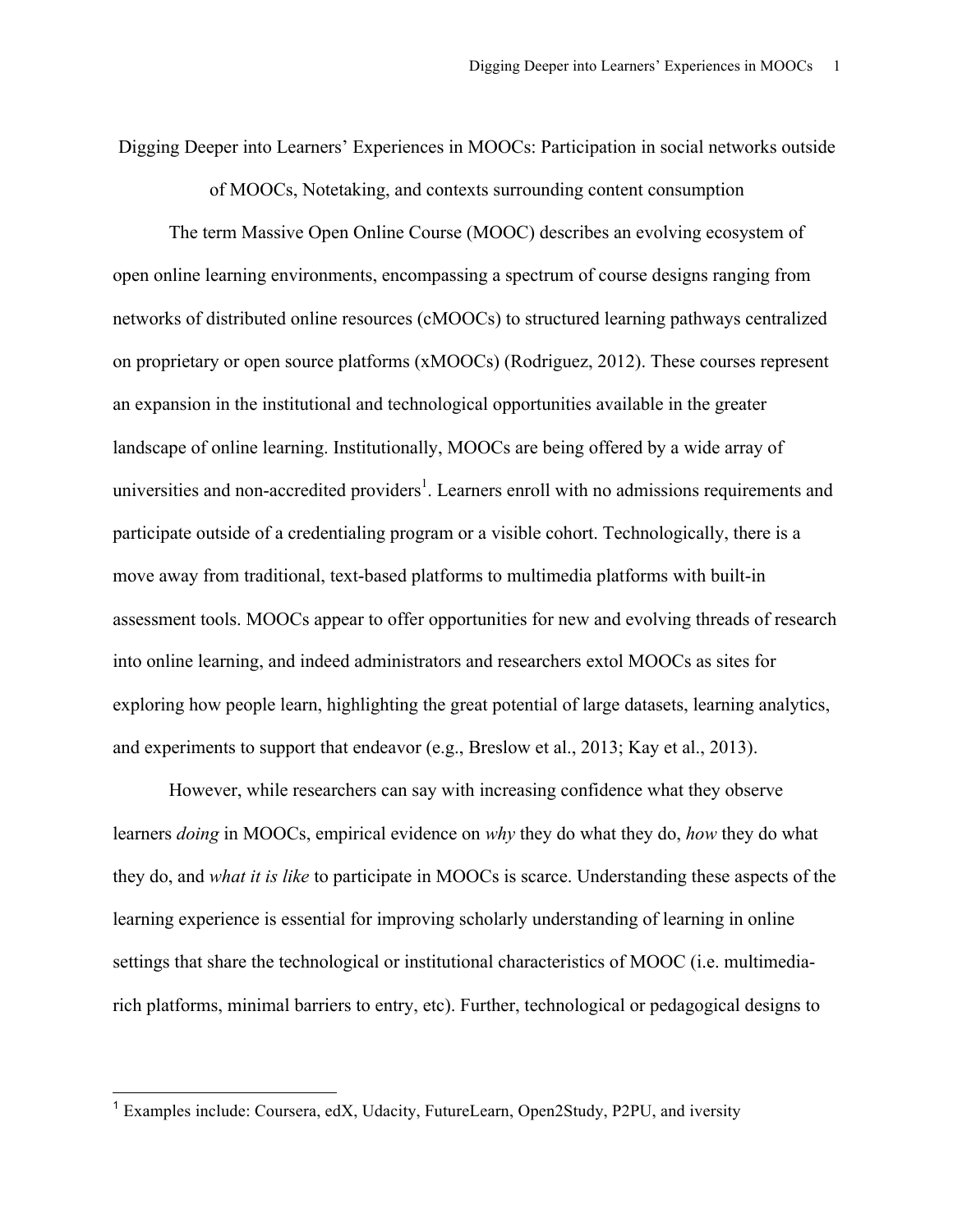improve online learning in emerging contexts such as open courses may be curbed if designers lack an in-depth understanding of individuals' learning experiences.

We address this gap in the literature and present findings that contribute to a deeper understanding of learners' activities and experiences in MOOCs. Through interviews with 13 learners who had participated in a variety of MOOCs, we uncovered three consistent aspects of their experience: learner interactions in social networks outside of MOOC platforms, notetaking, and the contextual factors that surround content consumption. To contextualize these findings, we first review relevant MOOC research, acknowledging that this is a rapidly-evolving area of inquiry, and discuss insights from research on traditional online courses that helped to inform our analyses and conclusions. Next, we discuss our methods and findings. We close by discussing the implications of these findings for research and design.

## Review of relevant literature

Online learning and research on the topic are not new (Means et al, 2013; Simonson, Schlosser, & Orellana, 2011; Zhao et al., 2005). While a systematic review of the literature on learner experiences in online settings is beyond the scope of this paper, it is important to note some significant aspects of pre-MOOC online learning research that is relevant to the current investigation.

Social interactions are a central component of research on online learning. In pre-MOOC theories of online learning, researchers proposed that learner-learner, learner-instructor, learnercontent, and instructor-content interactions are key features of the learning environment (Anderson, 2003). Online and distance learners have historically faced a number of social challenges, including feelings of isolation (Galusha, 1997), high dropout rates (Peters, 1992), and unsatisfying and impersonal interactions (Vonderwell, 2003; Paechter, et al. 2010; Song, et al.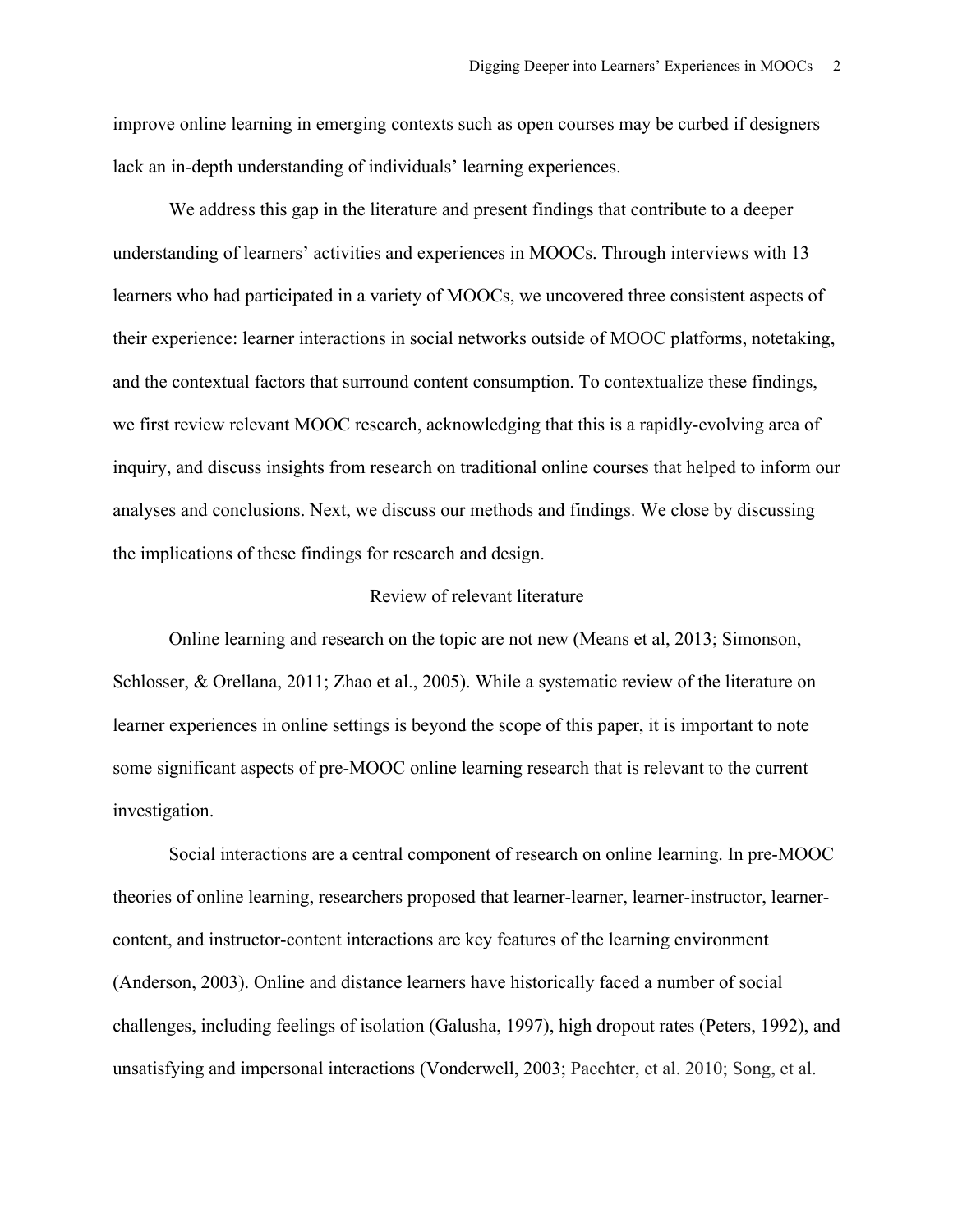2004, Lee, et al. 2011). Researchers have also reported that online learners may seek flexibility in the "timing of learning" over close interaction with instructors (Mandernach, Donnelli, & Dailey-Hebert, 2006). Nonetheless, though online courses were sought for their flexibility, some online learners may still struggle with time management and self-discipline needed to be successful. Researchers and designers have attempted to address these problems via pedagogical and technological interventions such as developing collaborative learning approaches and providing "live" office hours using chat rooms or video-over-IP services like Skype.

While online learning is not a new phenomenon, the rise of MOOCs has increased the visibility and interest in online environments as spaces for learning and research to broader audiences (Gasevic et al, 2014). In our examination of the MOOC literature, we find that while research on the first generation of MOOCs (cMOOCs) uses methods and examines issues similar to those used and examined in traditional online learning research, the bulk of education-focused research on xMOOCs to date uses log file analyses and presents an aggregate picture of learner behavior. Currently, research focused on xMOOCs also provides minimal insight into learner experiences.

## *Early research on MOOCs*

Research on many of the early MOOCs (2008-2012) focused on cMOOCs (Ebben & Murphy, 2014), which offered distributed learning opportunities across multiple online platforms, and encouraged open-ended exploration of central course questions. In this research, social interactions continue to be salient themes for learners' experiences.

Much of this research used case study approaches (Gasevic et al., 2014; Liyanagunawardena, Adams, & Williams, 2013). Using surveys, interviews, virtual ethnographies, platform data, and interpretive analyses of participants' writing on various online platforms, this set of work provided detailed reports on learner experiences. For example, Kop,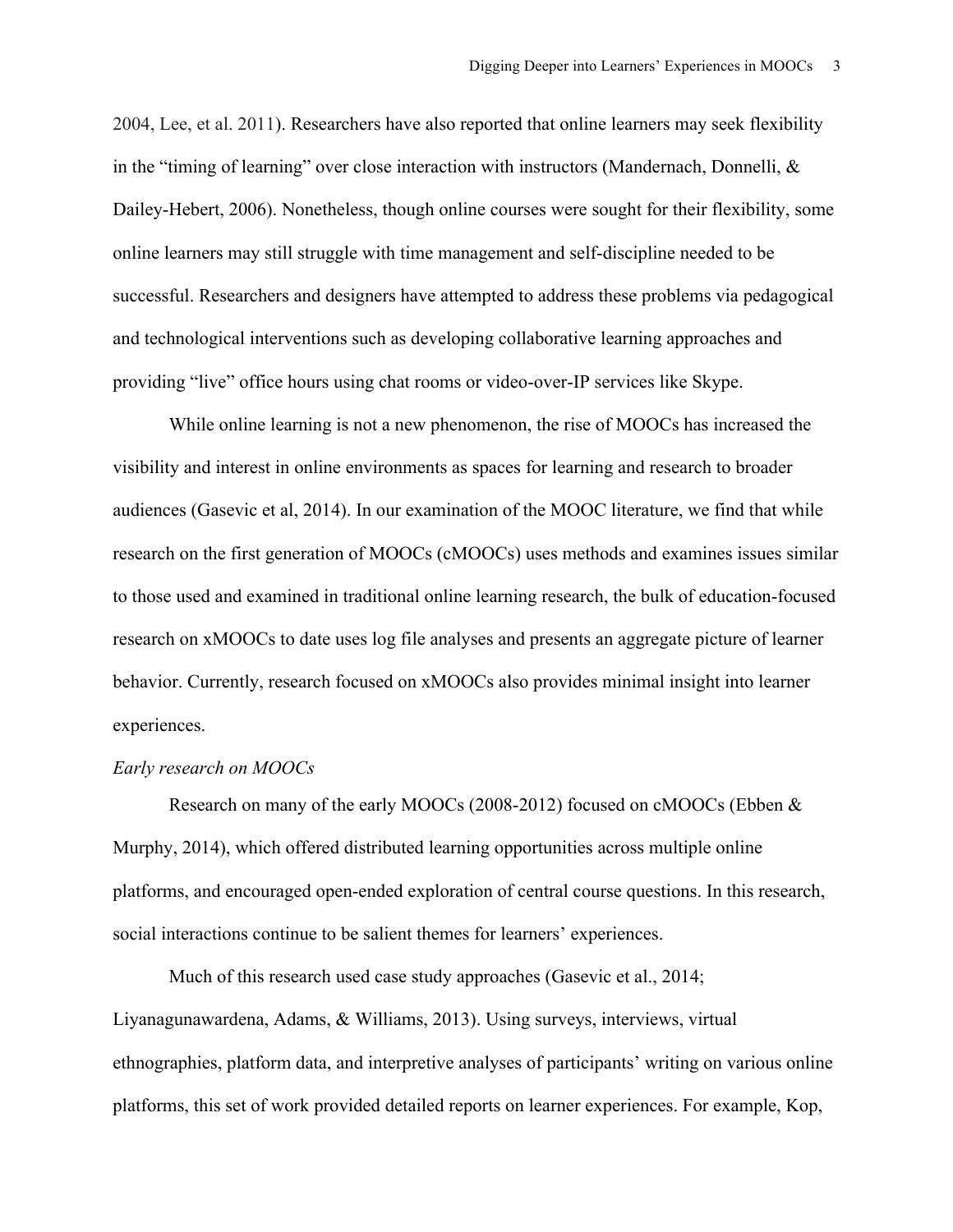Fournier and Mak (2011) studied learners' experience in two cMOOCs which encouraged learners to explore a distributed set of resources and to participate in conversations through multiple social networking tools. Learner-learner connections and interactions were a central feature of the course; the researchers reported that these connections took place on Facebook, on Twitter, on a Moodle discussion forum established for the course, and through participants' individual blogs. These platforms enabled smaller learner groups to form, though more recent literature suggests that some learners have been finding these smaller groups alienating or impenetrable (Mackness & Bell, 2015). Learner-instructor interactions were also fairly minimal, leading to a perceived lack of support for some participants.

In a different study, Mackness, Mak, and Williams (2010) found that the central design tenets of the cMOOCs - autonomy, diversity, openness, and connectedness - were realized in the experience of learners, but also created challenges. For instance, some participants expressed feeling lost without traditional guidance for navigating course materials. Research on other cMOOCs likewise showed that navigating the distributed design of these courses was a challenge, though participants who had more experience with open online courses generally had an easier time adjusting to this format (Milligan, Littlejohn, & Margaryan, 2013; Waite et al., 2013). In all of the courses in which these studies were conducted, self-directed learning strategies were deemed to be vital and necessary.

## *xMOOCs and the ever-evolving research landscape*

With the launch in 2012 of a new wave of MOOCs (now often called xMOOCs), scale became the defining feature of MOOCs. Generally, the number of students who register for these courses far outnumber the number of students who complete them (Jordan, 2014). The centralized platforms on which these courses are offered provide educators and researchers the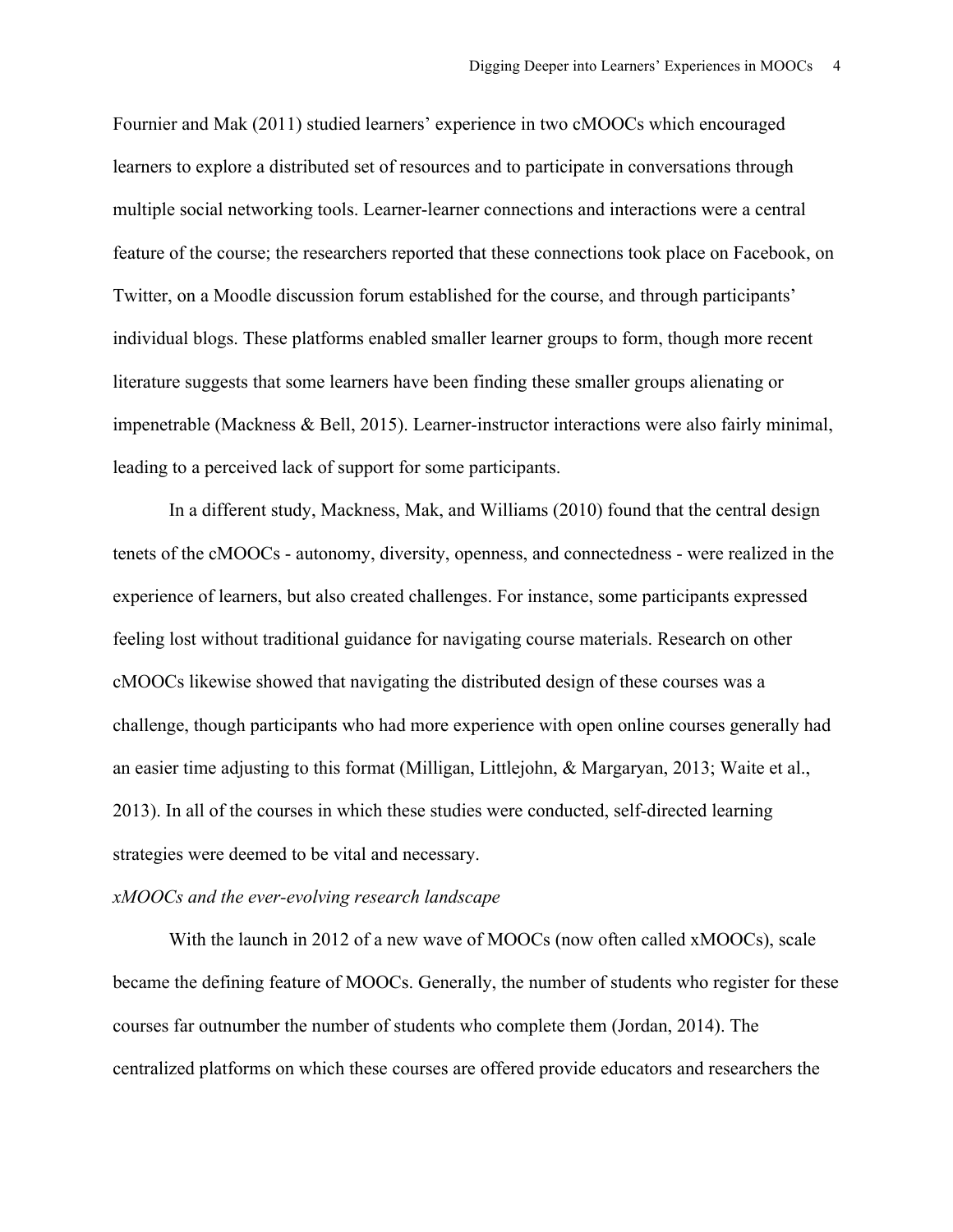opportunity to access and study large amounts of data on learners. As a result, the scholarly literature on the MOOC phenomenon experienced a surge of research using quantitative, clickstream<sup>2</sup>, and observational data to describe learner behaviors and practices. The availability of large-scale data sets appears to have shaped the research questions that are being asked about MOOCs. A number of big data reports on MOOCs examine learner activities and behaviors in aggregate terms, using a rationale that is exemplified in the following quote by Koller, Ng, Do, and Chen (2013): "While some students engage with course content in ways that defy grouping, the majority exhibit behaviors that fall into clear categories." Much of this research observes participants enrolled in courses on a particular platform (e.g., Brinton et al., (in press) investigate discussion forum behavior on 73 open courses on an anonymous platform) or in a particular university (e.g., Reich et al., (2014) examine learners enrolled in Harvard University's courses).

Studies of MOOC participants across multiple platforms paint a portrait of the wide variation in patterns of student engagement (Kizilcec, Piech, & Schneider, 2013; Seaton et al. 2014). These studies define engagement in terms of learners' use of instructional materials – lectures, texts, and assessments – and use computational analysis techniques, developed for use with big data, to discover trends and patterns in engagement with materials. Discussion forums and social opportunities for participation are often considered a separate aspect of the course for purposes of analysis, though strong correlations are observed between staying engaged to the end of the course and discussion forum activity (Kizilcec, Piech, & Schneider, 2013). Among discussion forum participants, current research suggests that there is a smaller subset of "superposters" who contribute far more frequently and whose participation appears to inspire

<sup>&</sup>lt;sup>2</sup> A clickstream is a recording of what a user clicked on while visiting a website (e.g., clicked on the assignments page, clicked on the play button of a video, paused the video). Clickstream data can be transformed into multiple representations (total numbers of videos downloaded, etc.) in order to generate insights into user activities and behaviors.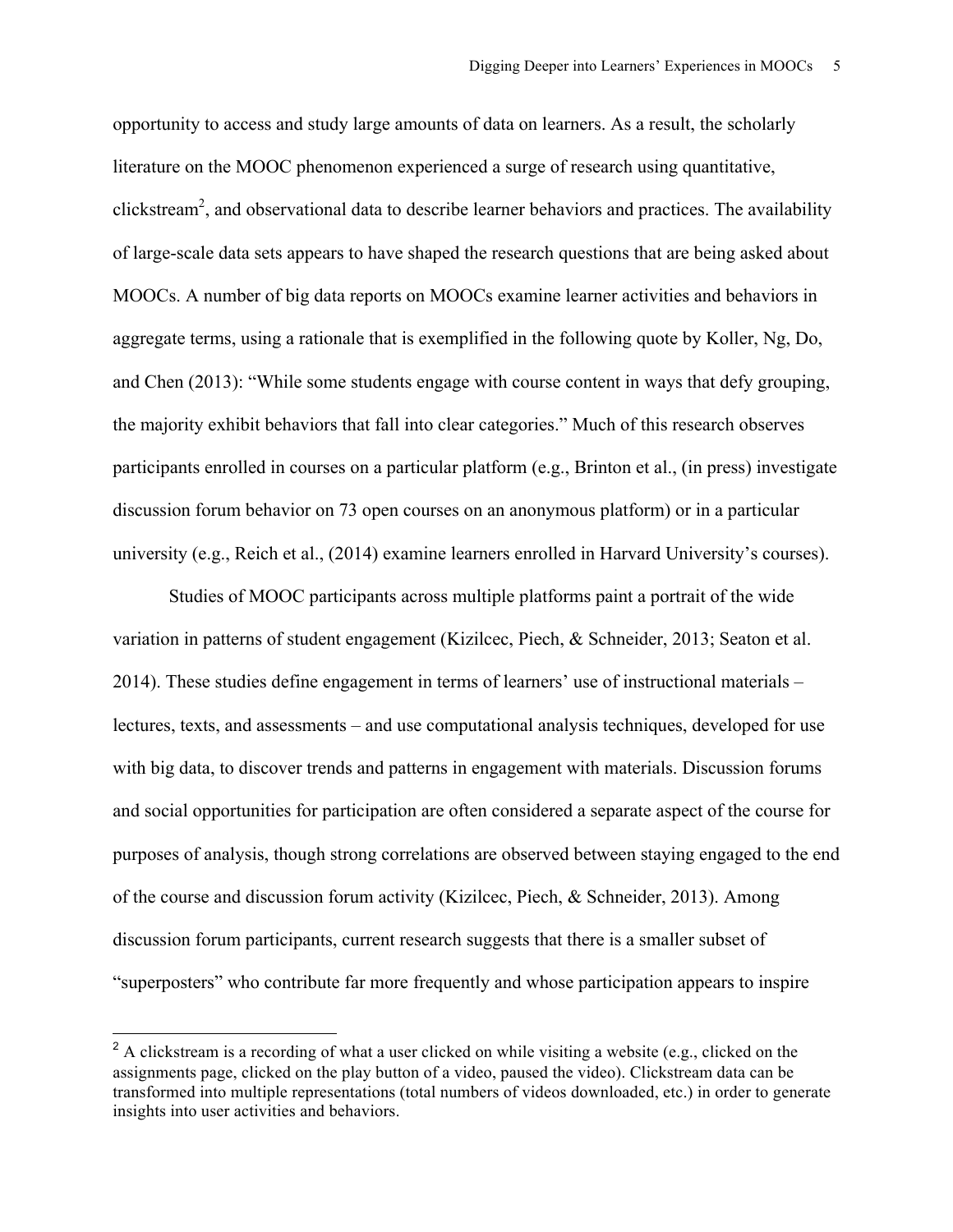more conversations among other learners (Huang et al., 2014). The core and persistent evidence highlighted in these clickstream-driven studies is that each course has a small and selective group of committed learners, and a far greater number of individuals who pick and choose amongst course materials.

An in-depth exploration of learner experiences in xMOOCs is just beginning to arise. For example, in a phenomenological study of xMOOC completers' experiences of watching lecture videos, researchers found that some MOOC learners develop a sense of belonging and 'eventedness' in MOOCs (Adams et al., 2014). Taking another approach, Veletsianos (2013) presents a set of reflection essays from participants in a wide variety of MOOCs. In these essays, participants described the pleasure of learning novel topics for learning's sake, the role of prior knowledge in their learning experiences, the tradeoffs of self-paced and synchronous courses, and the frequent frustrations and challenges they experienced in connecting with other learners in the discussion forums. These student-centered research efforts are sometimes accompanied with student-centered design efforts. For instance, Salmon et al (in press) report on participant experiences in a MOOC that was designed using Carpe Diem (a student-centered methodology). *Reflecting on methods: A rationale for the current study*

Understanding learner experiences in MOOCs is essential for improving scholarly understanding of learning and teaching online. Early research on MOOCs was generally qualitative, with some incorporation of analytics, and focused on learners' experiences in those courses. But, ease of access to large data sets from xMOOCs offered through an increasing number of centralized platforms has shifted the focus of MOOC research primarily to data science and computational methodologies, giving rise to a discourse suggesting that teaching and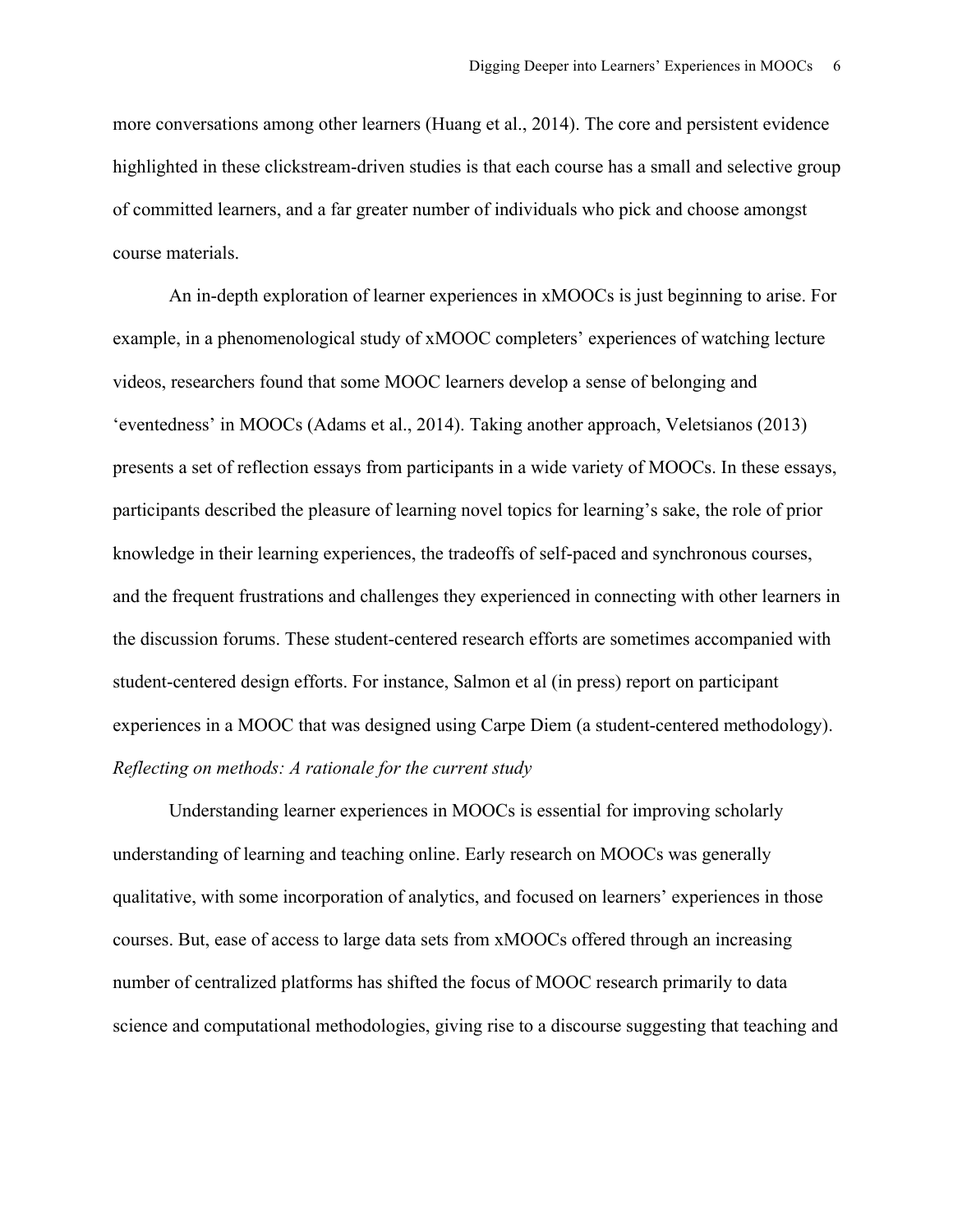learning can be fully analyzed, understood, and designed for by examining clickstream data. While not exhaustive, the following quotes are illustrative and representative of this discourse:

- "What 6.9 million clicks tell us about how to fix online education" (Conner-Simons, 2014),
- "By collecting every click, homework submission, quiz and forum note from tens of thousands of students, Coursera [a MOOC platform] is a data mine that offers a new way to study learning" (May, 2012),
- "The 3 billion and counting data records produced within the edX MOOC platform are providing educators around the globe with insights into how students learn best and how they prefer to learn" (Buck, 2014),
- "We can study things like how much of a textbook they read, and what they said to their peers, which we can't study on campus,' Pritchard says. '*We can see everything the students do'* (emphasis added)." (Chu, 2013).

Even though data science and computational methodologies offer exciting and fruitful prospects for understanding learning and participation, a variety of methods, including qualitative approaches, are still necessary. Using a diverse range of methods allows researchers to triangulate findings, to investigate phenomena from multiple angles, and to capitalize on the strengths of each method (e.g., clickstream analytics methods can help researchers identify learner subpopulations of interest to interview). Technological or pedagogical designs may be restricted or misdirected if we lack an in-depth understanding of how individuals assign meaning to and experience their learning, participation, activities, and presence in MOOCs (Adams et al., 2014; Veletsianos, 2013). Our research helps address this gap in the literature by reporting on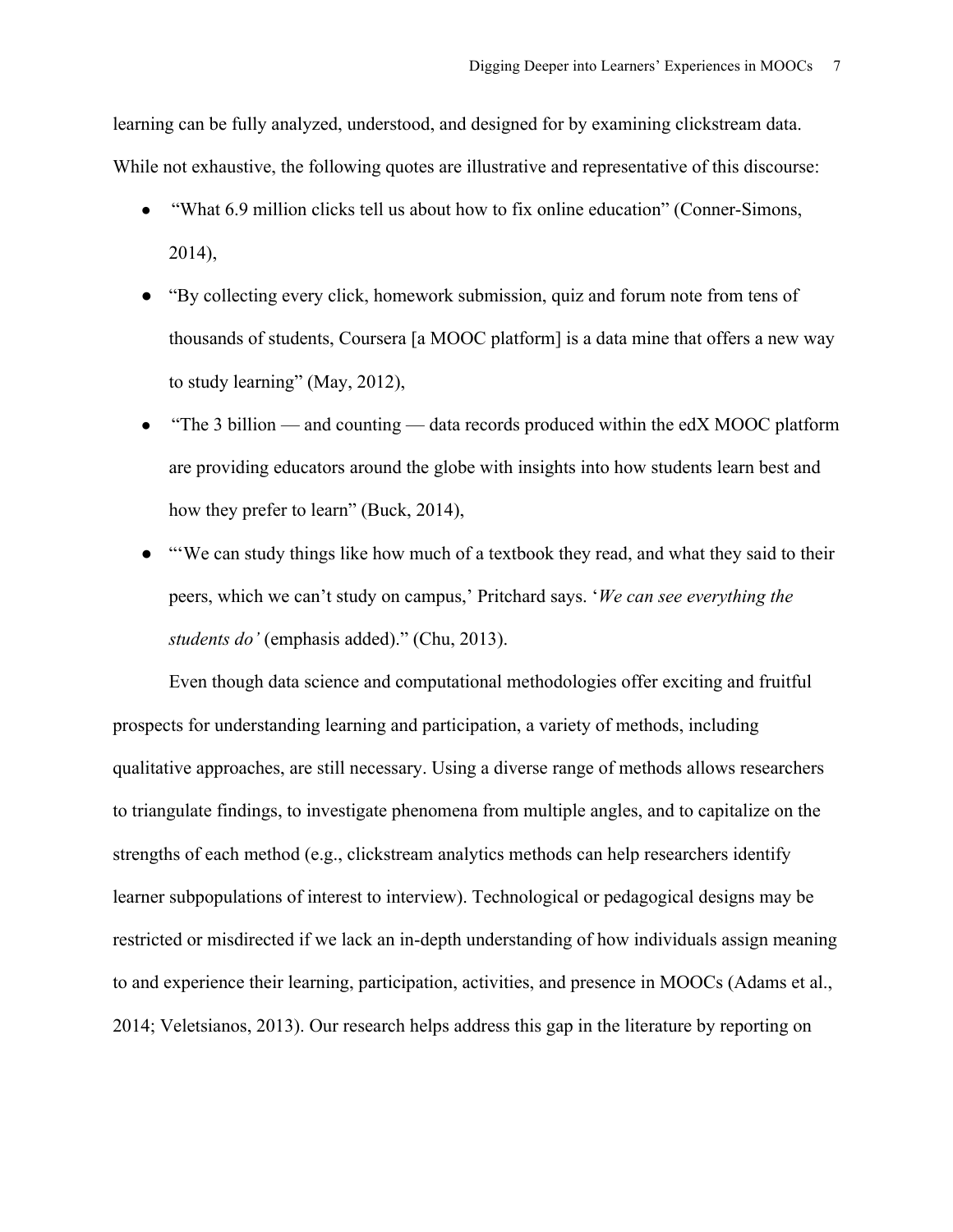learners' experiences in MOOCs and examining some of the ways and the reasons that learners engage with MOOCs.

## Methods

The goal of this study was to investigate learners' experiences and activities in MOOCs. To achieve this goal, we used a basic qualitative study (Merriam, 2002), which enabled us to identify learners' experiences, activities, and perspectives about others (e.g., instructors and peers), and to understand how they make meaning of their experiences (Crotty, 1998). Qualitative inquiry is ideal for this goal because it enables researchers to generate rich descriptions of emerging phenomena such as MOOCs and enable individuals to share their experiences in their own voices. Methodologically, this study falls under the broad framework of the interpretive research paradigm. It is part of a larger research effort to gain a deeper understanding of participation and learning in open online learning and participation. *Participants*

Individuals who participated in open courses were invited to participate in this study via a brief demographic survey shared on two of the researchers' social media channels. In addition, one MOOC instructor shared the invitation via her personal Twitter account and via the Facebook group dedicated to the MOOC she taught. There was one inclusion criterion: To be included in the study, learners had to report having attended at least three weeks in at least one MOOC. Learners who responded to the survey but did not complete at least three weeks in a MOOC were excluded from the study. Three weeks was used as a demarcation point because prior research suggests that learners either commit to or abandon MOOCs by that point (Kizilcec, Piech, and Schneider, 2013).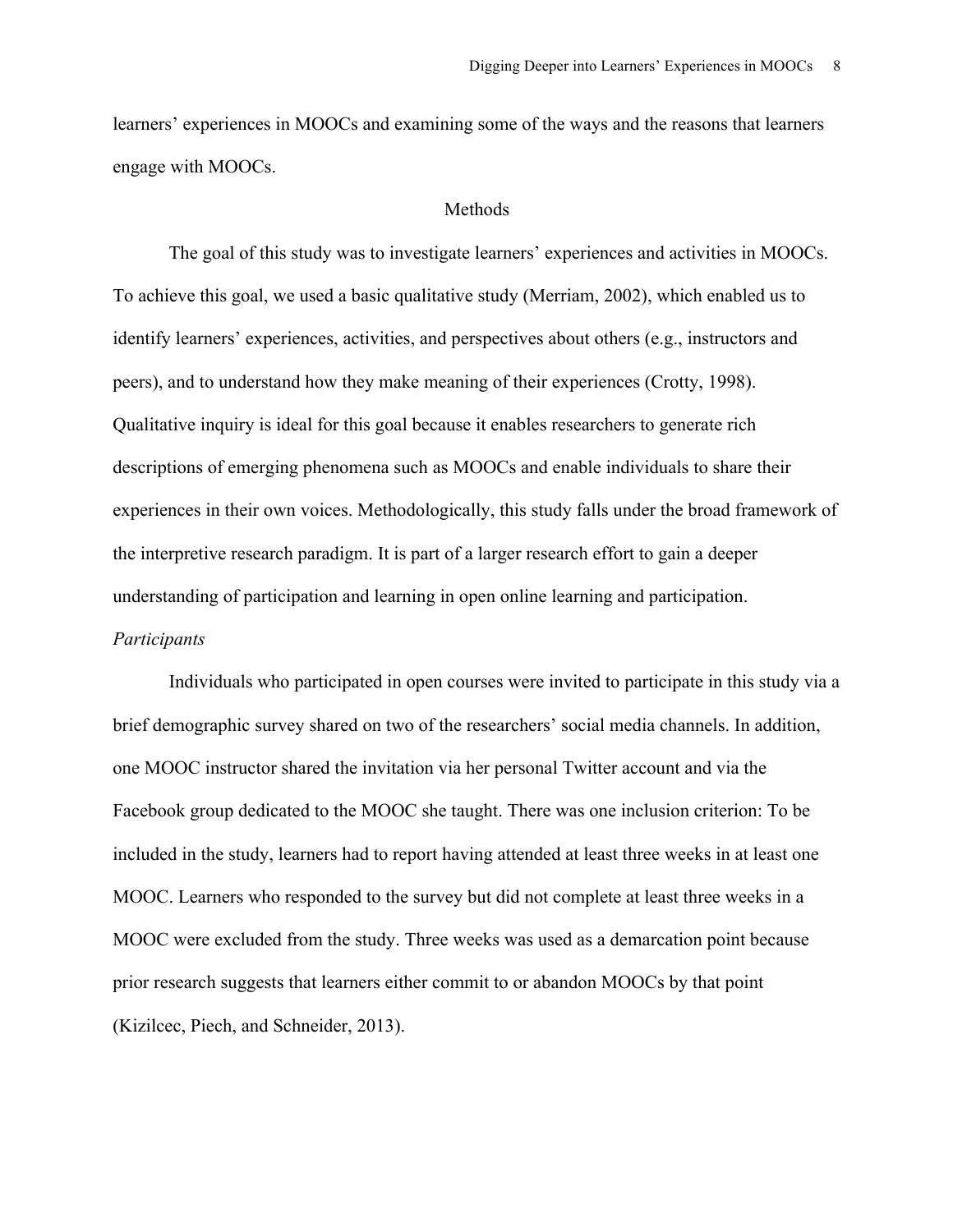Forty-one individuals completed the brief demographic questionnaire. Twenty respondents were identified to be interviewed. As these individuals were being interviewed, the researchers were discussing participant responses. At the end of the 13th interview, the researchers agreed that the findings were increasingly repetitive and, in line with qualitative methodology recommendations, decided to end data collection (c.f. Baker & Edwards, 2012). Thus, the final sample consists of thirteen participants (table 1).

Participants' ages ranged from 25 to 67 (Mean = 41, SD = 13.8). Nine of the participants were female and 4 were male. Six respondents resided in the United States and two resided in the United Kingdom. The rest of the participants resided in Canada, El Salvador, India, Ireland, and the Netherlands. All but one of the participants had completed some portion of a college degree. Participants reported enrolling in MOOCs on all of the major platforms including Coursera, edX, FutureLearn, P2P University, NovoEd, and Blackboard CourseSites. Several participants had used multiple platforms. At the time of the study, all participants had completed at least one MOOC, all of them were enrolled in a MOOC, and all but one had enrolled in multiple MOOCs over the past year (three enrolled in 2 MOOCs, two enrolled in 3 MOOCs, three enrolled in 6-8 MOOCs, and four enrolled in more than 10).

Table 1. Participants' demographic information<sup>3</sup>

| Name   | Age | Employment            | Highest grade<br>completed                            | Country              | <b>MOOCs</b><br>completed to date |
|--------|-----|-----------------------|-------------------------------------------------------|----------------------|-----------------------------------|
| Ava    | 30  | A homemaker           | College graduate                                      | <b>United States</b> |                                   |
| Chloe  | 38  | A homemaker           | College graduate                                      | <b>United States</b> |                                   |
| Daniel | 36  | Employed for<br>wages | Some college $(1 \text{ to } 3)$<br>years of college) | Ireland              |                                   |

<sup>3</sup> All names used in this paper are pseudonyms.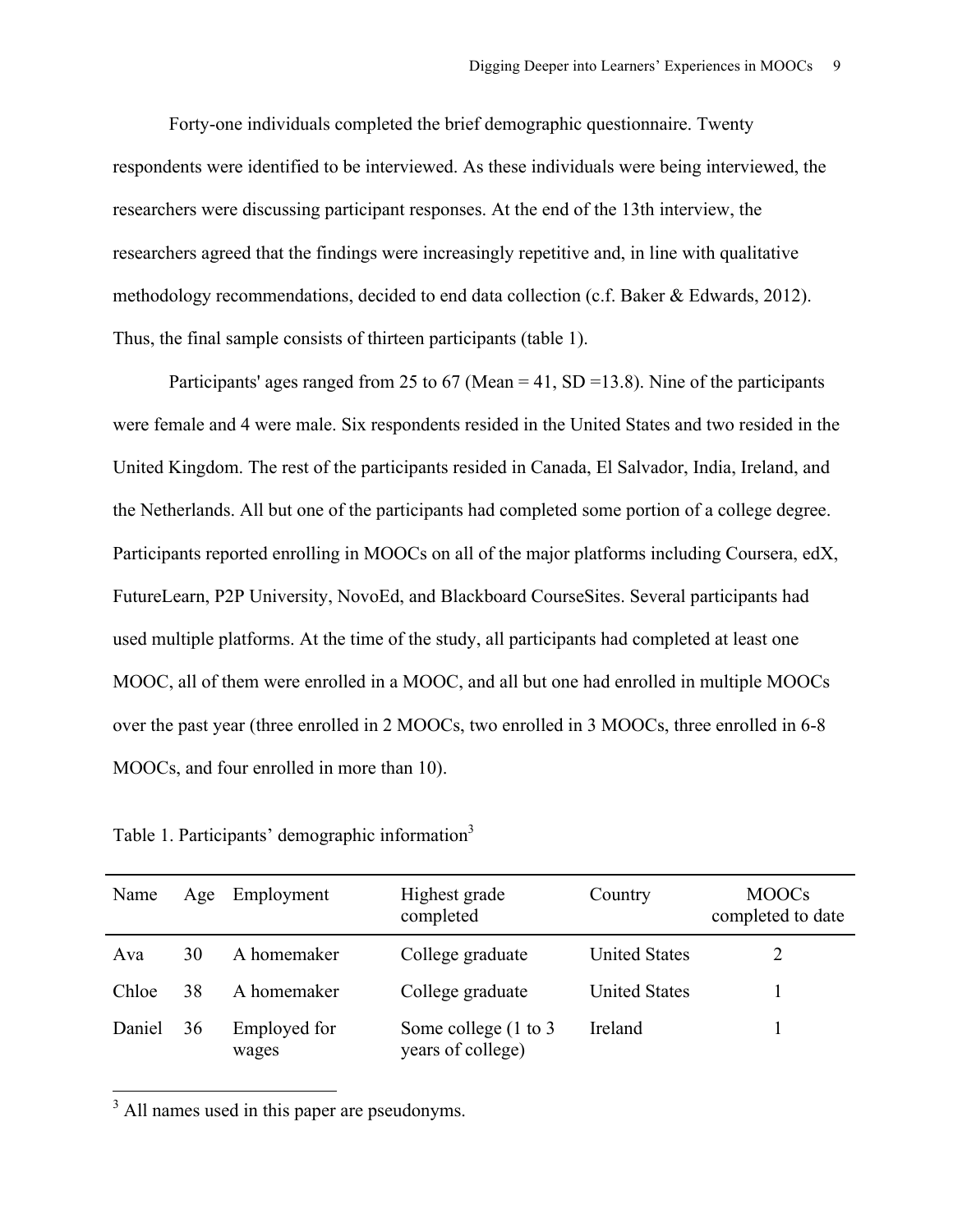| Deven  | 25 | Employed for<br>wages | College graduate     | India                | $\tau$         |
|--------|----|-----------------------|----------------------|----------------------|----------------|
| Joanne | 67 | Self-employed         | Graduate School      | United<br>Kingdom    | $\mathbf{1}$   |
| Jacob  | 44 | Self-employed         | College graduate     | The<br>Netherlands   | 5              |
| Lily   | 25 | Unable to work        | Graduate School      | <b>United States</b> | 2              |
| Luis   | 25 | A student             | High school graduate | El Salvador          | 1              |
| Olivia | 45 | Employed for<br>wages | Graduate School      | <b>United States</b> | 3              |
| Sophia | 49 | Employed for<br>wages | Graduate School      | <b>United States</b> | $\overline{2}$ |
| Mandy  | 50 | Employed for<br>wages | Graduate School      | United<br>Kingdom    | $\mathbf{1}$   |
| Mia    | 35 | Employed for<br>wages | Graduate School      | Canada               | $\mathbf{1}$   |
| Nicole | 63 | Retired               | Graduate School      | <b>United States</b> | $\mathbf{1}$   |

# *Data sources*

Two researchers interviewed participants using a semi-structured interview protocol that focused on asking learners to recount and describe particular moments in their MOOC experiences (appendix A). The protocol allowed interviewers to probe for additional comments and reflections while ensuring that questions were consistent and followed the pre-determined script. Interviews lasted between 25 and 50 minutes, were conducted via voice-over-IP, were recorded, and were transcribed verbatim.

# *Data analysis*

We used the constant comparative method (Glaser & Strauss, 1967) to analyze the data collected. Individually, we read the interview transcripts in full to gain a holistic understanding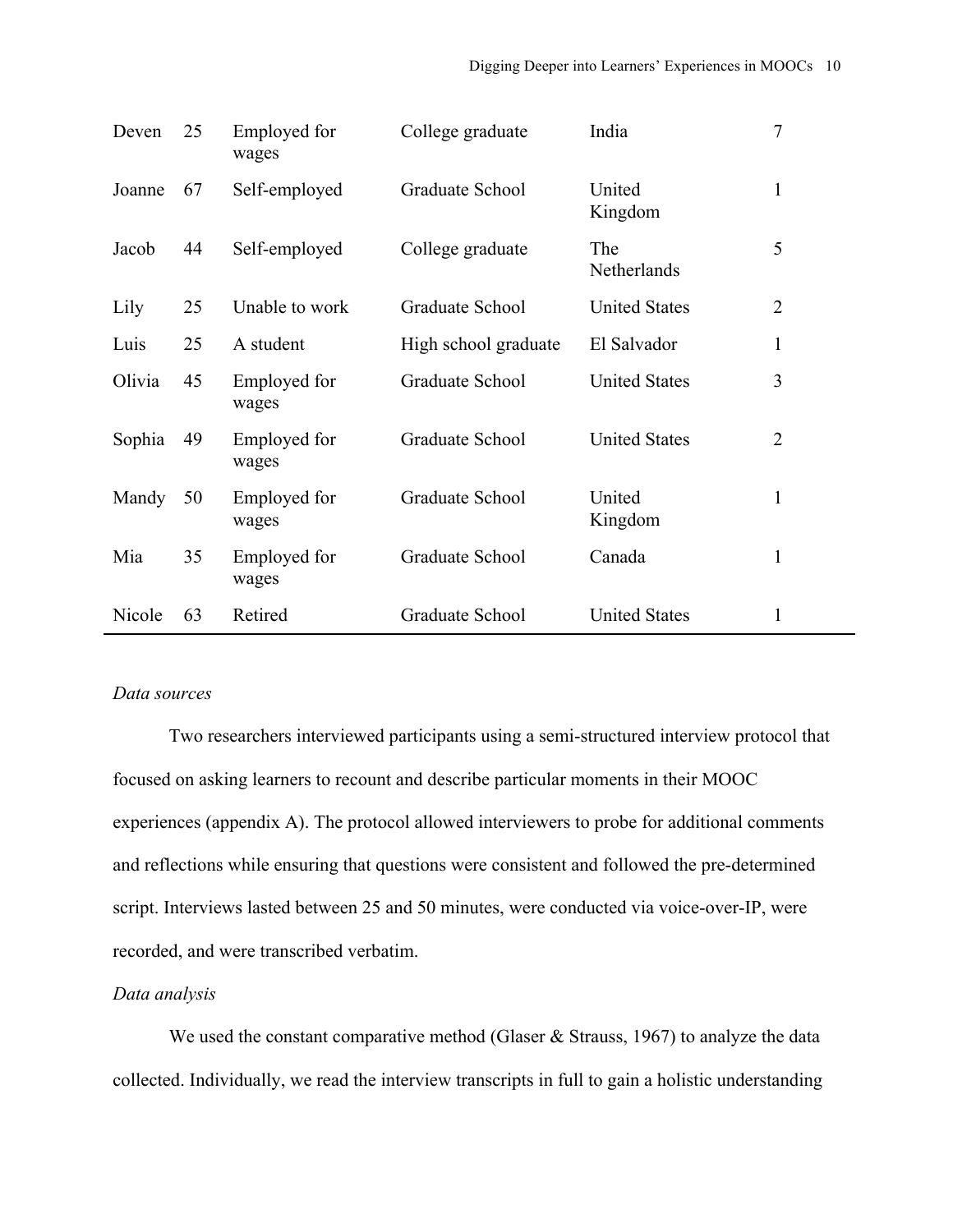of each interviewee's experience. Next, again individually, we read the first sentence in our data set and tentatively coded it in an open manner. In particular, for each sentence, we wrote down possible categories in response to the guiding question: "What are learners' experiences and practices in these courses?" The process followed thereafter was the same: Each new sentence was read and compared to the existing codes. If the sentence needed a new code to describe it, a new code was created. If the sentence fit the existing code, it was marked with that code. During this process, existing codes were reused and new ones were created. In total, we created 151 codes; some examples of codes created were "anxiety", "professor", and "use of backchannel". The process of constantly comparing codes across data sources was used to confirm or disconfirm patterns. Codes were then consolidated into themes addressing the research questions. As we analyzed the data, we held regular meetings to discuss emerging codes and patterns. During these meetings we each discussed emerging patterns that we saw in the data and searched for alternate understandings of the phenomena arising. At the end of the fifth meeting, we realized that a number of the activities that were described by learners could not be easily captured by clickstream data. We believed that this warranted further elucidation. Thus, we returned to the transcripts and sought to identify further activities and experiences that fit this criterion. We continued coding data until we felt that further analysis and coding generated no new insights (i.e. we reached data saturation). Codes were then compiled into themes. *Rigor*

We took a number of steps to reduce the potential of individual biases and ensure the accuracy of the reported results. First, we analyzed data individually and then met to discuss our findings. This step helped us challenge or corroborate our interpretations of learners' experiences, and triangulate our findings by investigator. Second, we conducted member checks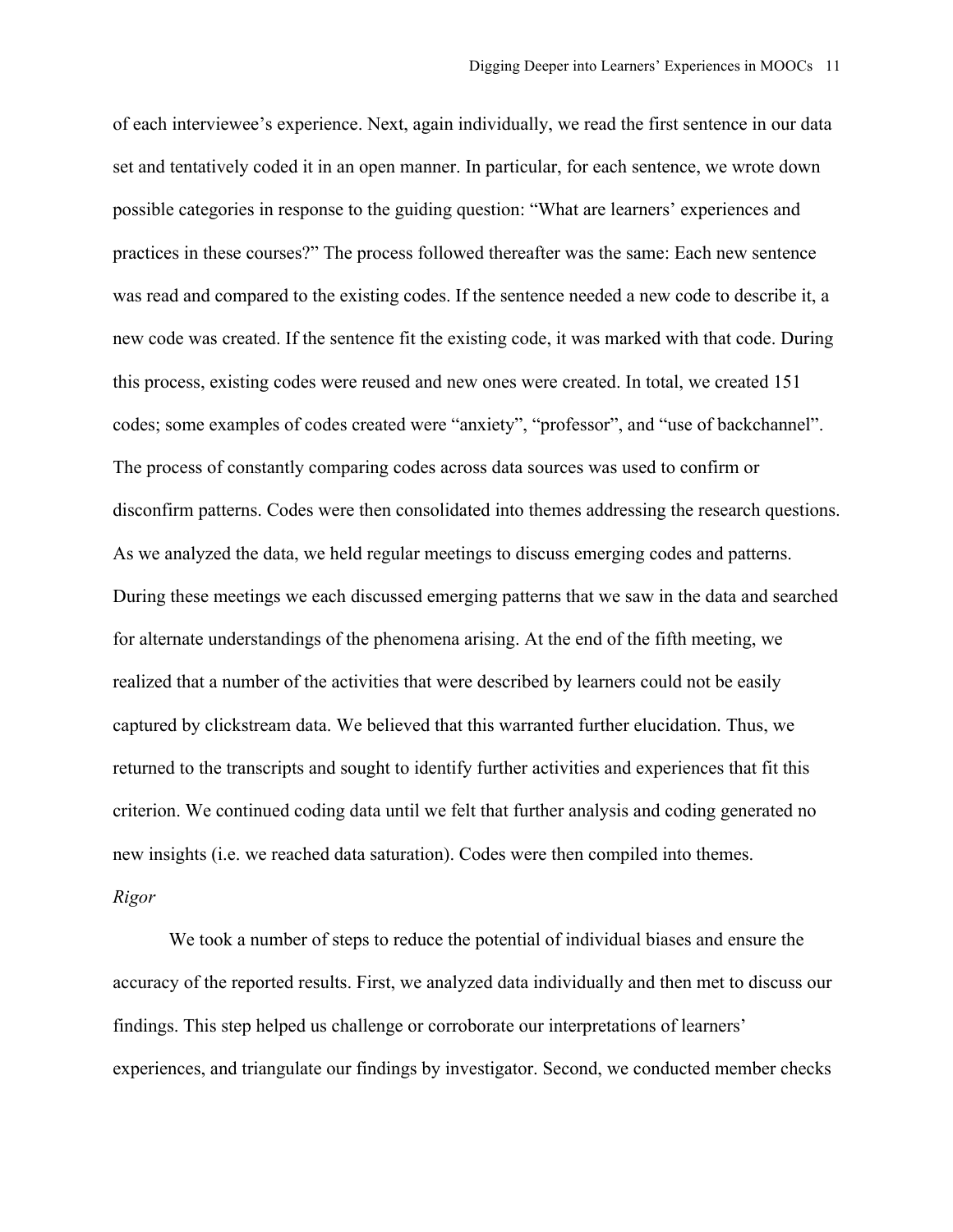with participants and asked them to comment on whether the findings reflected their experience. Each participant was provided an email summary of major findings. Three participants responded to this email, and all indicated that the findings reflected their experiences and feelings. Finally, we present our findings using rich descriptions in order to allow others to examine the plausibility of our results, and evaluate the degree to which these results apply to their own context (Merriam, 1995).

#### Findings

All learners participating in this research were prompted to describe their day-to-day MOOC experiences. In describing their learning activities and participation, learners described (a) activities that are digital, but occur in platforms other than the ones on which MOOCs are taught (e.g., support groups on social networking sites), (b) activities that are not digital (e.g., taking notes on paper), (c) activities that are social (e.g., discussing MOOC experiences with others), and (d) activities that are individual (e.g., locating a study space at home).

In the sections that follow, we examine three activities and experiences: Interactions in social networks outside of the MOOC platform, notetaking, and consuming content. We focus our analysis on these three because they were consistently discussed by participants in extensive detail and are novel in the MOOC literature.

#### *Interactions in social networks outside of the MOOC platform*

A number of learners alluded to interactions they have had with individuals who are part of their social networks. These include digital connections with other participants in a MOOC, face-to-face interactions with friends and family, and face-to-face interactions with new connections in a MOOC. Learners reported that these interactions occurred before, during, or after a particular course (frequently as a result of learners connecting with each other on social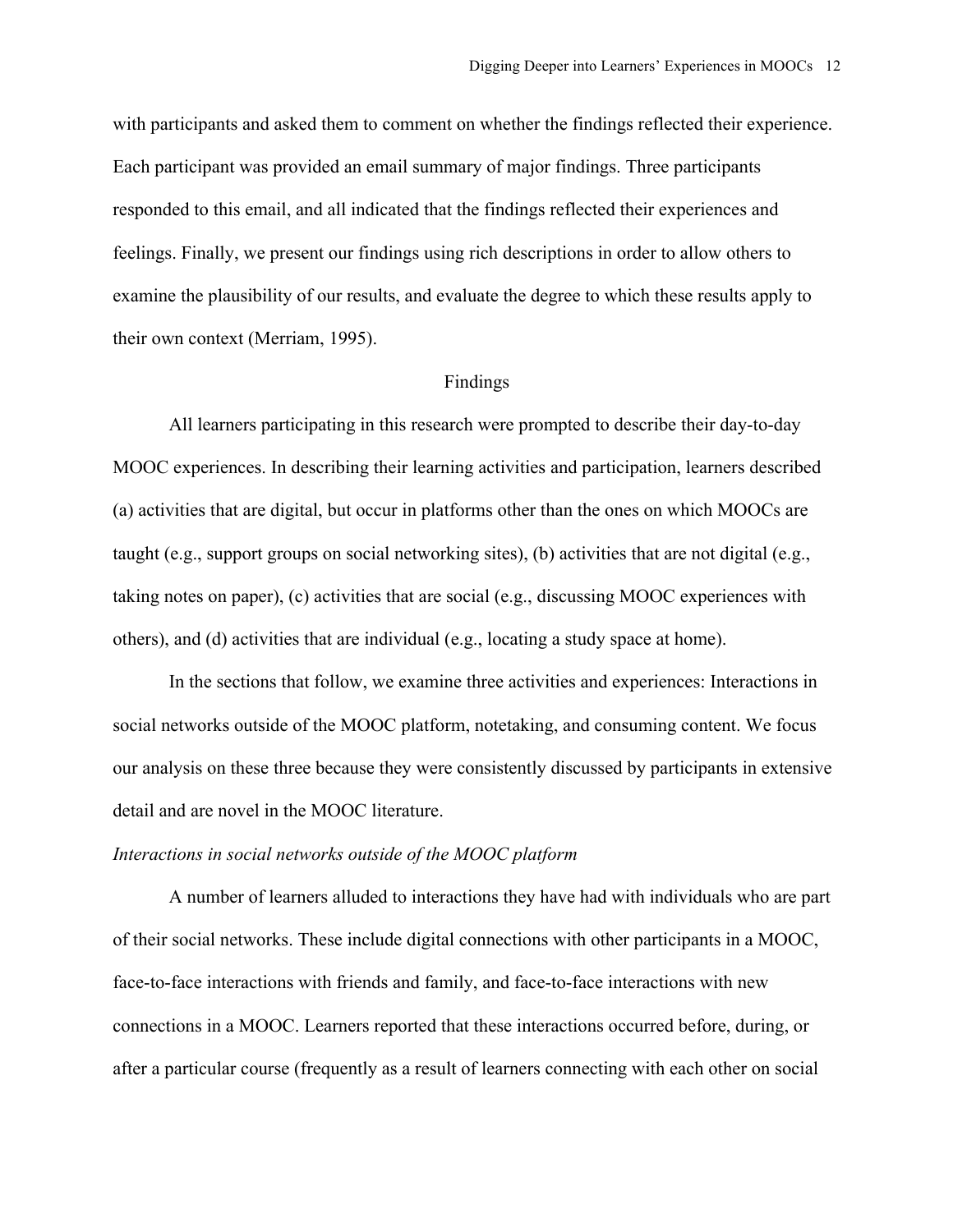media prior to the beginning of the course or as a result of the course remaining open after its conclusion), suggesting that learner experiences with a particular MOOC may both precede and extend beyond the official start and end dates of a particular MOOC.

Joanne described connections she made with other learners in a MOOC, and how those connections led to ongoing and impactful interactions that have sustained for much longer than the duration of the course:

One person on that course contacted me by email...and said something nice about a blog post I'd made or something. And we have been having email discussions and private wiki discussions ever since...I've never met this person, but I would say that a month doesn't go by when we don't have an interaction, usually on a wiki that we've got. And it's usually related to some sort of theme that we picked. So it might be a book that we're interested in and we want to discuss certain ideas about it. But it's all in the background, not in public at all, but that connection came from [MOOC]. And there have been others like that as well...people who I'm connected with not very visibly, but have followed as a result of [MOOC]...And one or two of them I still haven't met. You know it's been totally online work that we've done together. But these people are quite close people now and we know a lot about each other.

Sophia also noted that she maintained connections with individuals after the end of the course. In particular, she said that she "met some really great people, people that I am still in touch with now, many months or a year more after the course." Mandy had a similar experience. She stated that a number of the individuals with whom she had MOOC forum interactions and Twitter interactions "are now part of her personal learning network." Mandy maintains an "ongoing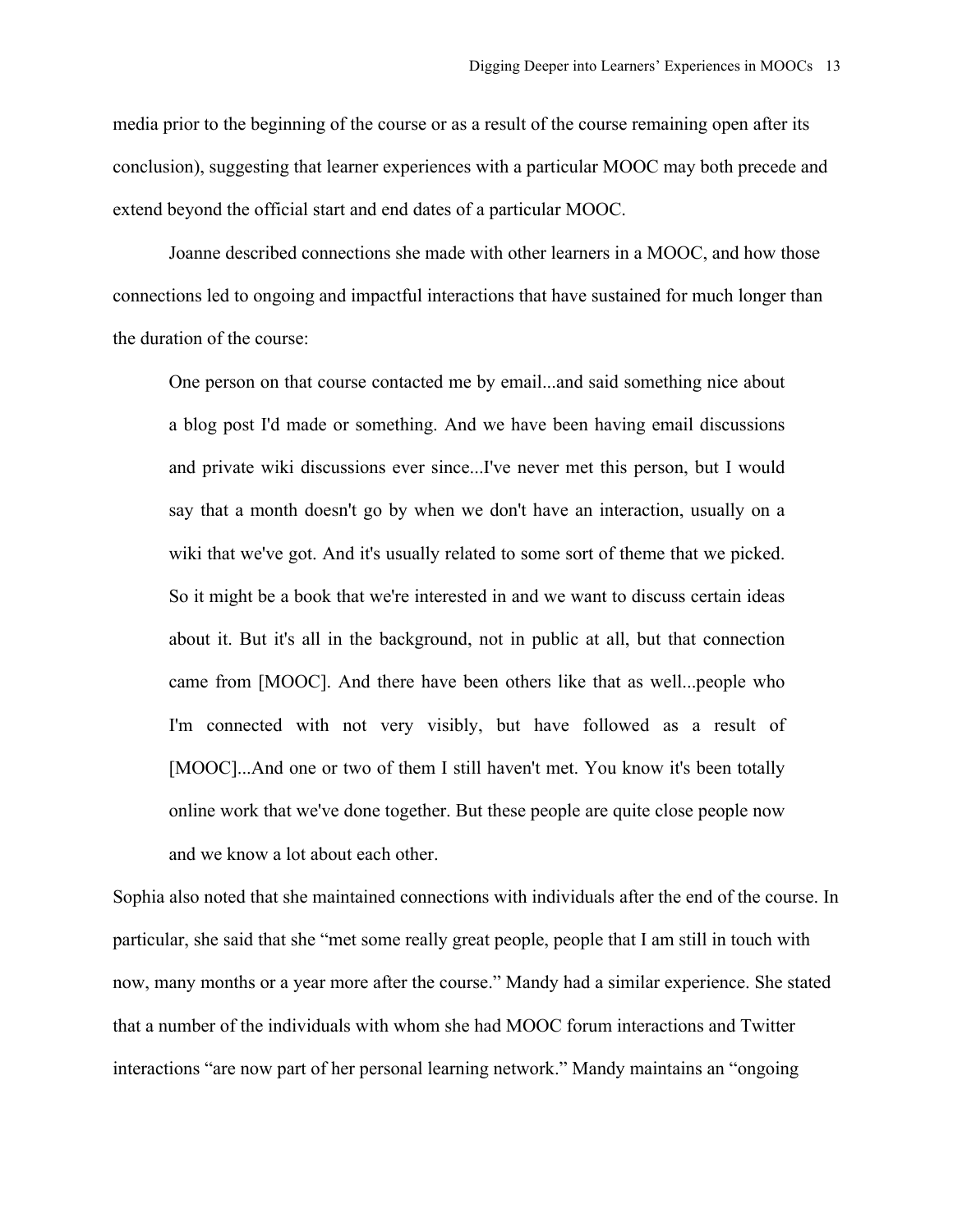connection" with these individuals and has an "ongoing awareness" of them. It's important to note that learners' ongoing interactions with others may have little relationship to the quality or effectiveness of the MOOC in which individuals met each other. In Sophia's words: "Sometimes it's funny because I will be interacting with them and we will be talking about something and be like, 'Oh God, we met in that horrible MOOC!' But it is where we met. So, that's a good thing."

Participants also discussed MOOC materials and experiences with family and friends. For instance, Joanne enrolled in a course because her "husband said how good it was" and Chloe discussed courses with her father- and mother-in-law. Chloe also shared worthwhile information she learned with her husband: "If there's something I want to share with my husband I'll go into the video transcript and I'll highlight and copy the text for what I want to share with my husband."

Ava shared information that she discovered in MOOCs with friends. With "one friend in particular," who had questions about the Measles, Mumps, and Rubella (MMR) vaccine. Ava would "pop in my notebook and find my little MMR page and [tell my friend] 'okay well this is kind of what they have talked about in the course that I took'." Finally, Olivia described how she took a course with her boyfriend:

We watched those videos together, and we talked about it. We just, we watched the videos together, mostly, on a weeknight or, you know, occasionally and probably on the weekend. And so there was just very simple quizzes in each video, and you know, one or two questions, and we answered them together. And so it was very simple. So but it mostly just involved watching the videos.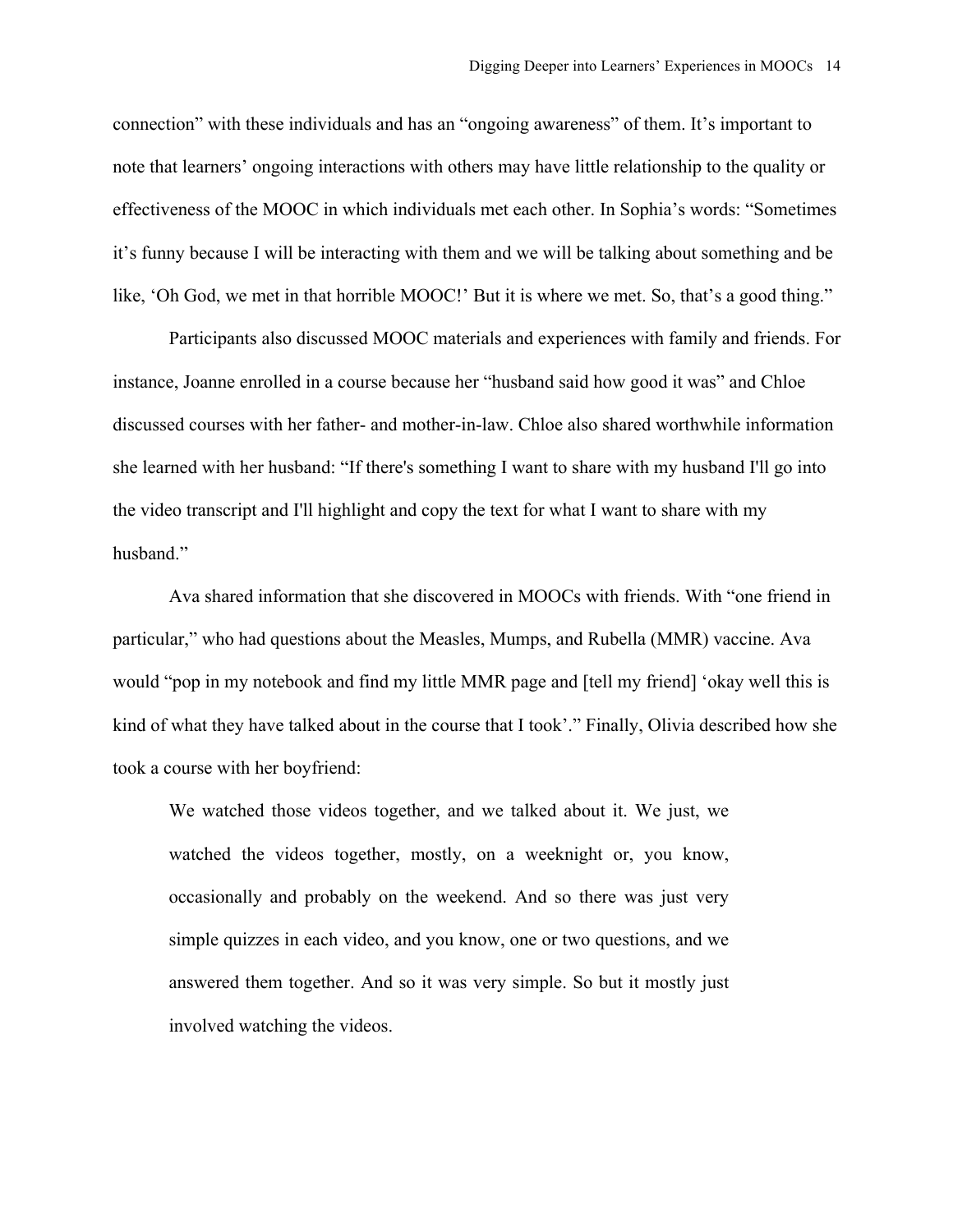Participants also reported multiple ways to find and connect with each other outside of MOOC platforms. For example, Deven noted that learners "post their email IDs and then you can communicate with them on Gmail or some other, through some other source, like on a Facebook study group or something." Online study groups sometimes spill over into face-to-face meetings. In Deven's case, he actively sought to meet people, attended face-to-face study groups in his hometown, and became friends with a person he met through these groups. In other cases, social media connections were significant. Joanne, for example, noted that "there's an active Twitter group ...[a]nd I am reading. I am reading, but not participating in Facebook, and I am following Twitter." Mandy described similar behavior, when she noted that she participated in "forum discussions and Twitter discussions" and "from time to time, [I] go look at their blogs, or if they are not bloggers, I do just look them up now and again." For Sophia, social media participation served as a refuge from a "depressing and discouraging" situation. In the MOOC in which she was participating she became friends with a number of people "mostly those who fled to Google Plus and decided that we couldn't participate in the Coursera discussion board but we kept on our discussion amongst ourselves over in Google Plus."

# *Notetaking*

Despite the fact that none of the popular MOOC platforms support integrated notetaking at the time of writing this paper, nearly all interviewees reported taking notes while watching lecture videos. Only one interviewee never took notes. However, the tools used to take notes and the subsequent use of notes varied substantially by learner.

Learners took notes primarily from the video lectures, though Olivia also mentioned keeping notes of insightful comments from the discussion forum. Joanne summed up the ease of taking notes from video lectures when she said, "I quite often prefer to watch recordings than be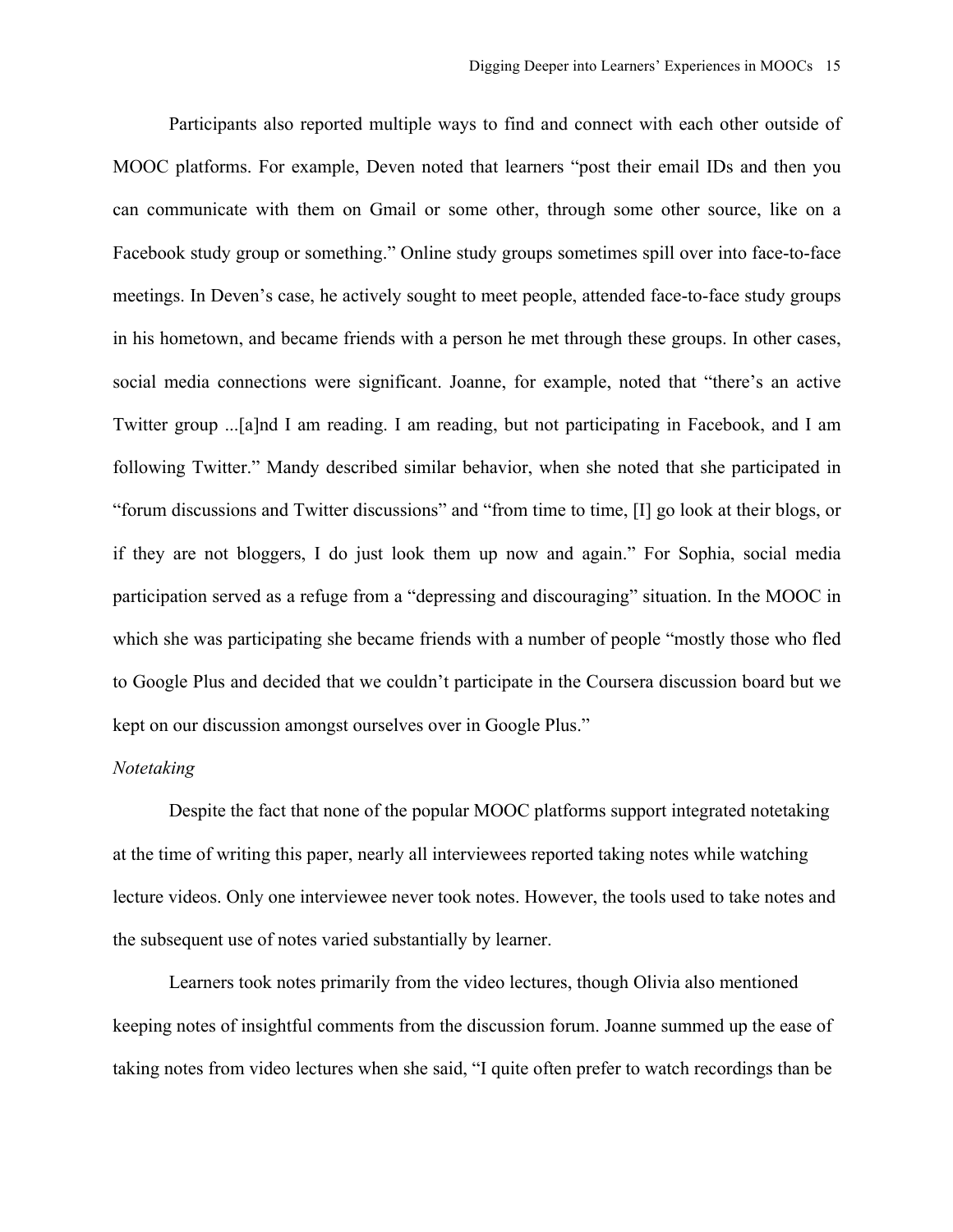in on a live session, to be honest. Because then I can control it. I can pause, I can say, 'I want to think about that, I want to write a note about that.'"

Learners took notes on paper and digitally. Paper notes appeared in notebooks designated for the course, on loose sheets of paper that the learner would later organize by course or topic (when taking multiple courses on a single topic), and, in Mia's case, in the "to-do list" notebook that she carried with her at all times. Learners who took digital notes used word processing software or took screenshots when a lot of information was presented. Some would also excerpt the digital materials themselves, by copy-pasting text from the video lecture transcripts into their notes or by making notes directly on PDFs of the presenters' slides.

The choice to take digital or paper notes was one of personal preference, but was also influenced by the use of the notes. One aspect of Luis' preference for paper notes was that he got tired of being in front of the computer. He also emphasized the benefits of paper as more versatile for studying and sharing: "I believe it's better for me to write it in a notebook because when I go out, if I have time I can read it. I can share it with my friend or with someone in the gym, things like that." As a non-native English speaker, Luis also used his notes as an opportunity to practice the language and work on his reading and writing skills, so it was valuable to have access to his notes at all times. On the digital side, Joanne and Sophia used their course notes as the foundation for blog posts. The notes that Joanne took during lectures captured information and served as a site for developing ideas. Every few days, she would write a blog post by rereading her notes, adding key points to them, and synthesizing the concepts presented in the course along with her own perspective. Having her notes in digital form made it far easier to produce a final piece of digitized writing.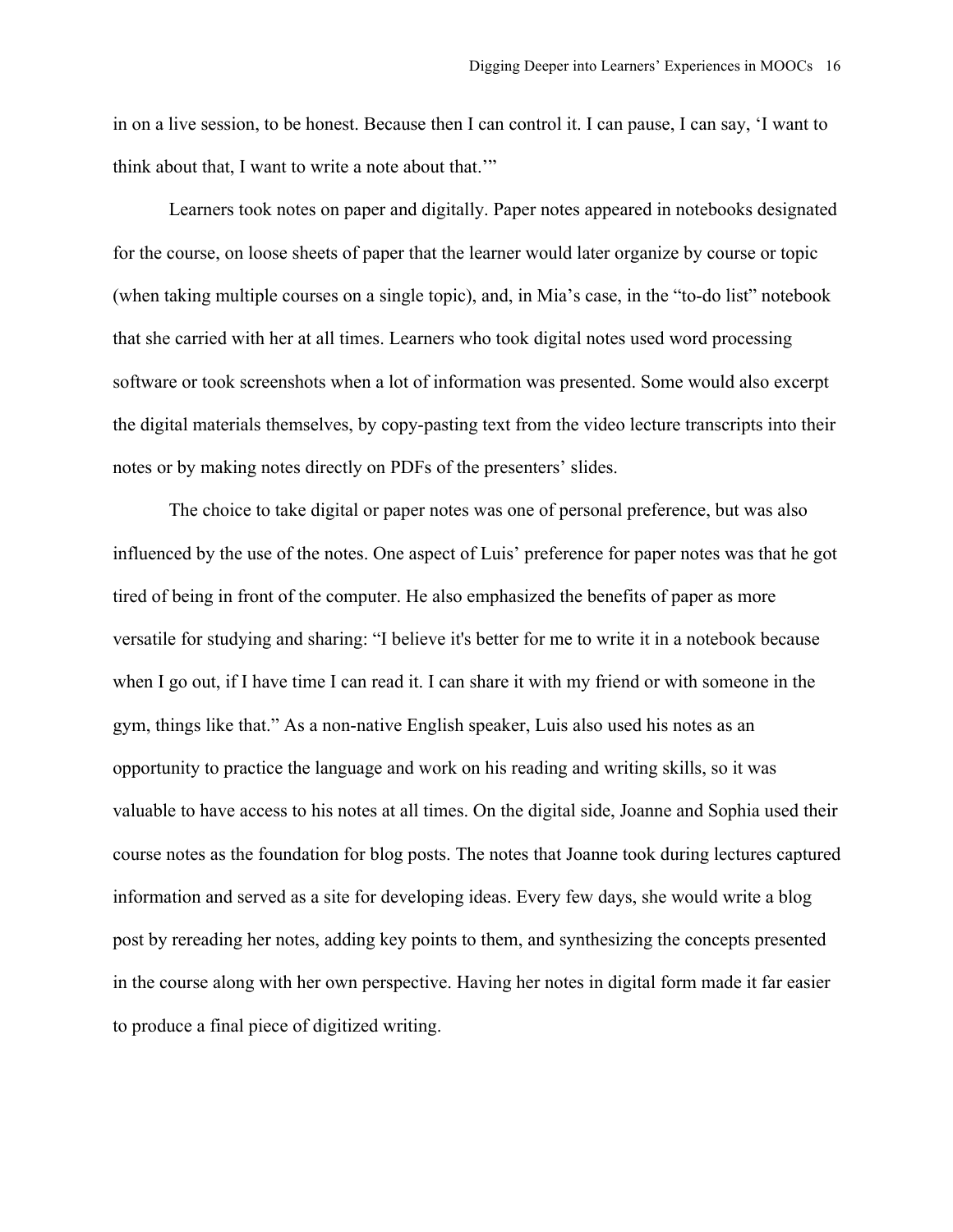Sharing notes and information with others was mentioned by several learners. Notably, "sharing with others" was described just as frequently as using notes to support studying, taking quizzes or doing writing assignments. Learners also planned to use their notes for personal and professional purposes after courses were over. For example, Olivia said "[W]hat I wrote down is more for how I can apply what's in the course to the work that I'm doing in my job right now" and Nicole noted, "These two or three classes are pretty relevant to the information that I need for the Childcare Center [so] I plan on going back and reusing them." Other learners wrote down health information, recipes, or simply pieces of information that "appealed to me … stuff that I wanted to remember myself" (Daniel).

# *Consuming content*

All individuals participating in this study discussed factors that shaped the ways they consumed MOOC content, shedding light on the context surrounding their participation. Scholars in the learning sciences have long highlighted the critical role of the environment, arguing that learning must be understood as a sociocultural phenomenon situated in context and culture (Brown, Collins, & Duguid, 1989). Patterns of MOOC content consumption can be examined by clickstream data, but these contextual factors help explain why learners exhibit particular patterns of participation.

The ways that learners consumed MOOC videos were guided by personal and environmental factors. For example, Daniel and Olivia usually watched lecture videos after work hours, while Joanne would watch videos at "any time of the day that it fits in...but never late at night." Though Olivia had a schedule for watching videos, that schedule was prone to shifts based on other events in her life. For example, the first week of one of her courses coincided with a vacation that she went with her husband, "so if it was raining and we couldn't easily get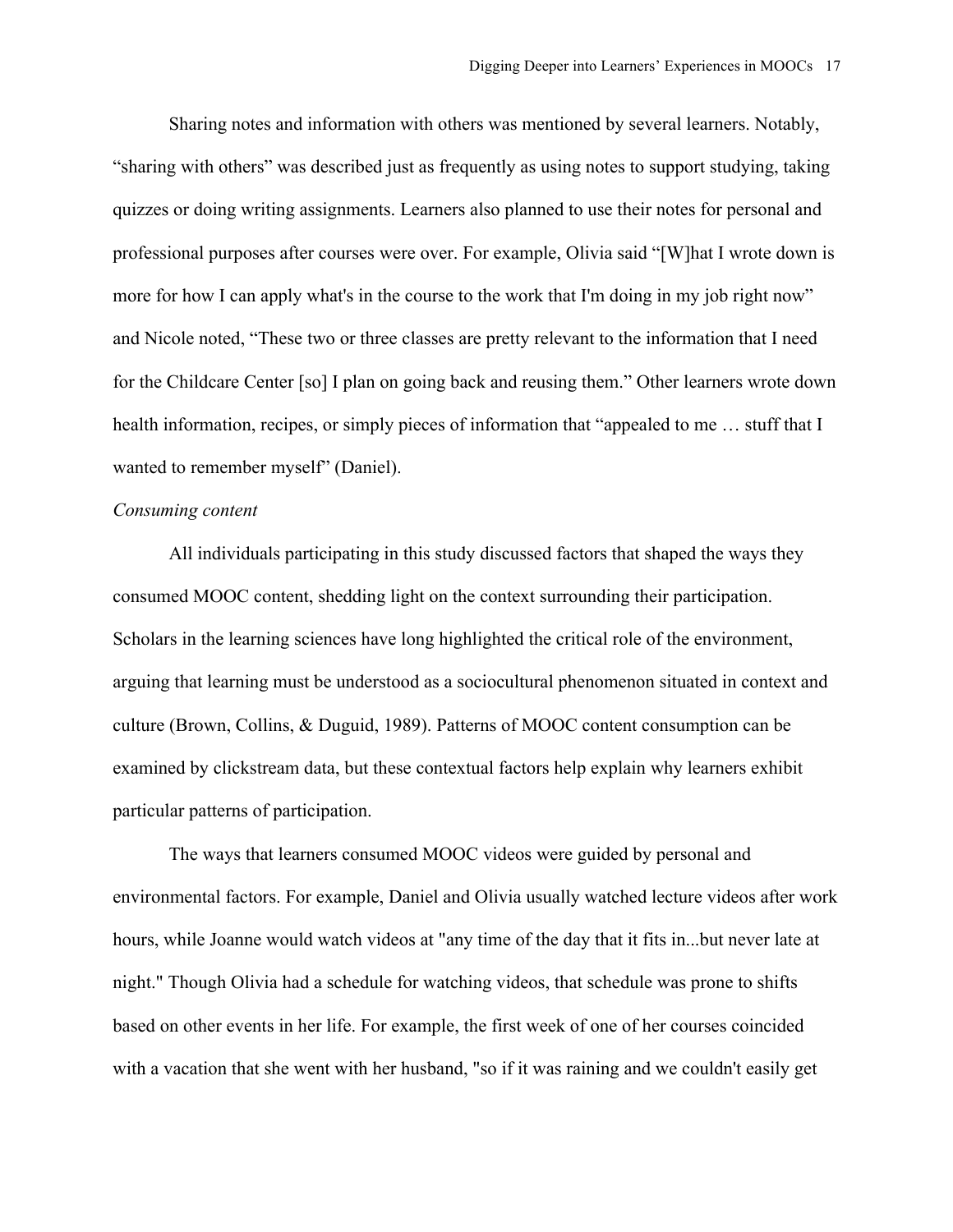out, we would spend the morning on [the MOOC]." Ava and Mia described how motherhood impacted the ways they participated in MOOCs, and specifically how their participation in MOOCs was episodic and happened in dedicated bursts of time. Ava said, "I will just take one day while my son is napping and just watch all the materials, read everything, trying to do the quiz, I will just do it all in one shot." Mia made similar comments: "[I will try] to find an hour, or it was actually like 45 minutes, of concentrated time. So usually when my daughter was asleep, so after 8 PM, and I would just sit down and I would just go through all the videos." Luis also tried to find a block of time to watch videos "about one hour, two hours," but in the cases when he wasn't able to find a sizeable chunk of time, he tried to listen to the videos while engaging in other activities: "when I'm cooking I'm trying to get the time about ten minutes to see the video."

The design of each course also appeared to impact the ways learners' consumed MOOC content. Numerous learners we interviewed described how their participation and activities varied as a result of course-related factors. For example, Sophia described how the quality of the transcript impacted the way she viewed the course videos: "So, for the two courses where I did watch video, Coursera had a pretty poor quality transcript available but it was available and then the class I'm in right now they had a very high quality edited transcript, fully edited transcript." Olivia, on the other hand, described how in one particular course she sped up the videos because the presenters spoke "pretty slowly" and it was "easy to absorb everything they're saying at a higher speed" while in a second course she watched the videos in normal speed because "the videos were actually really fast, and they were very dense...they were just so packed, and...the subject matter wasn't as familiar to me as some of the other courses I've taken."

# Discussion and Implications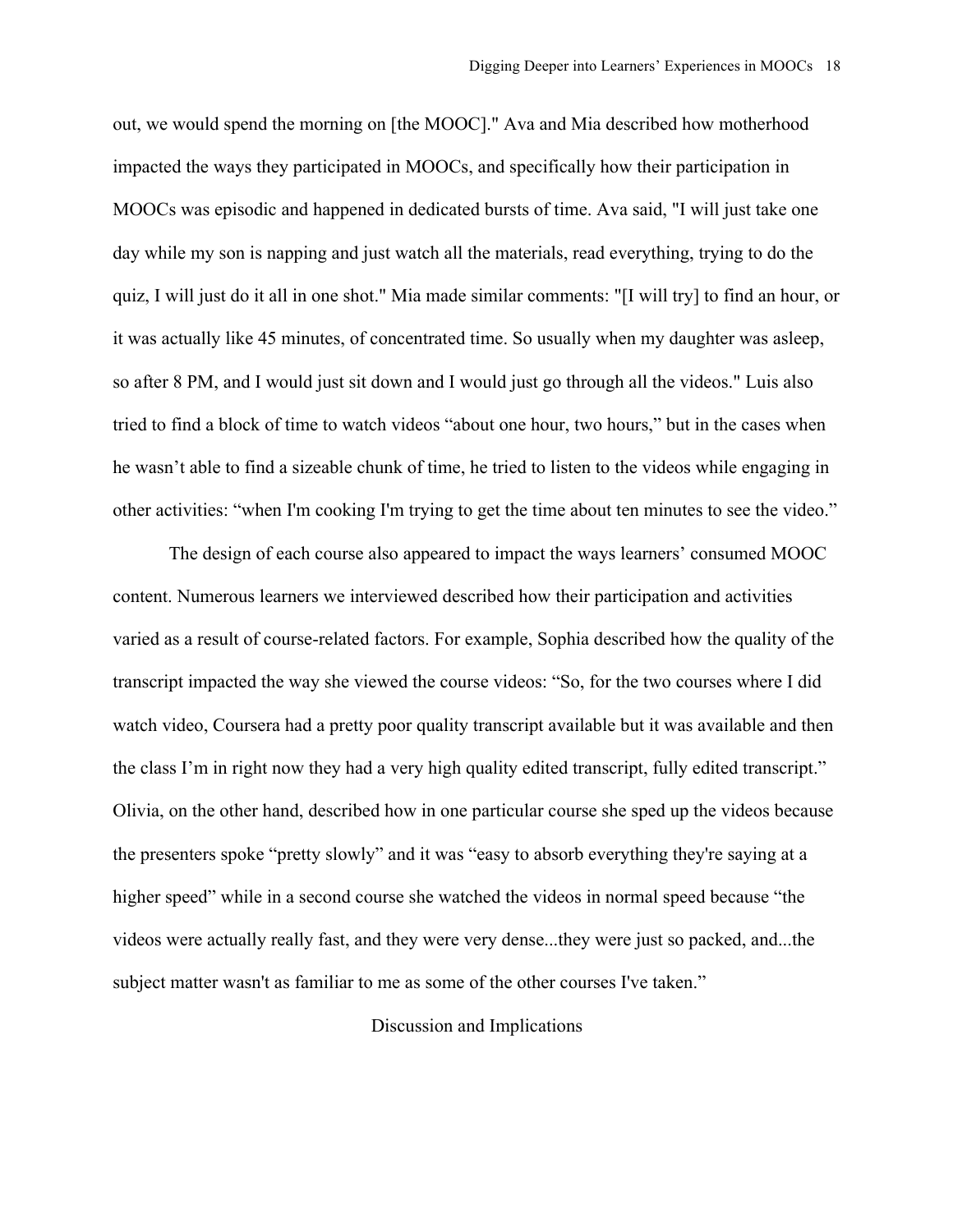In the sections that follow we discuss the importance and implications of our findings, and provide pragmatic suggestions to improve open teaching and learning through social, pedagogical, and technological interventions.

# *Engagement and Mediation*

The experiences and practices reported in this paper are relevant to learning processes in unique ways. First, it appears that *time* and *modality* underpin the ways that learners engage with content. With regards to time, we discovered that these learners engage with content in both concentrated ways (e.g., while a child is asleep) as well as in dispersed ways (e.g., daily, after work). With regards to modality, learners engage with content in multiple modes (e.g., video, video transcript), and they do so in unique ways based on affordances imbued in the different modalities (e.g., pausing and replaying videos, taking notes on printed transcripts). Second, and most significant for researchers attempting to make sense of learning in MOOCs, learners' participation and experiences in these courses resist binary and monolithic interpretations as they appear to be *mediated* by a digital-analog continuum as well as a social-individual continuum. In other words, learning and participation in MOOCs are both distributed and individually-socially negotiated. Figure 1 illustrates these two continua on an XY graph and highlights the fact that learner activities and experiences are varied and mediated.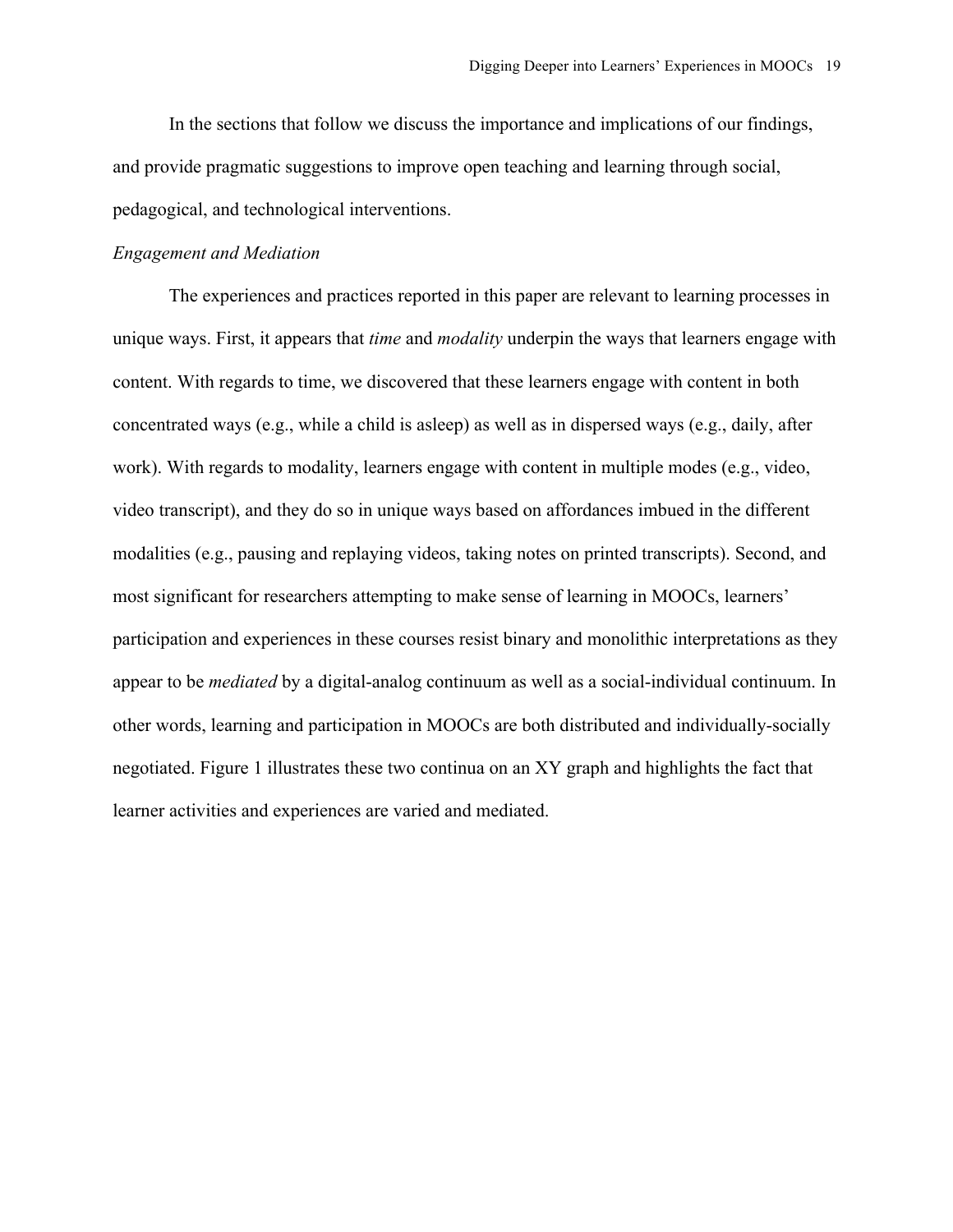

Figure 1. MOOC learners' experiences and practices on a digital-analog continuum and a socialindividual continuum

# *Social networks*

Brought together by mutual interests, learners shared information and interacted with one another outside of the MOOC platform. While the specific ways that these off-platform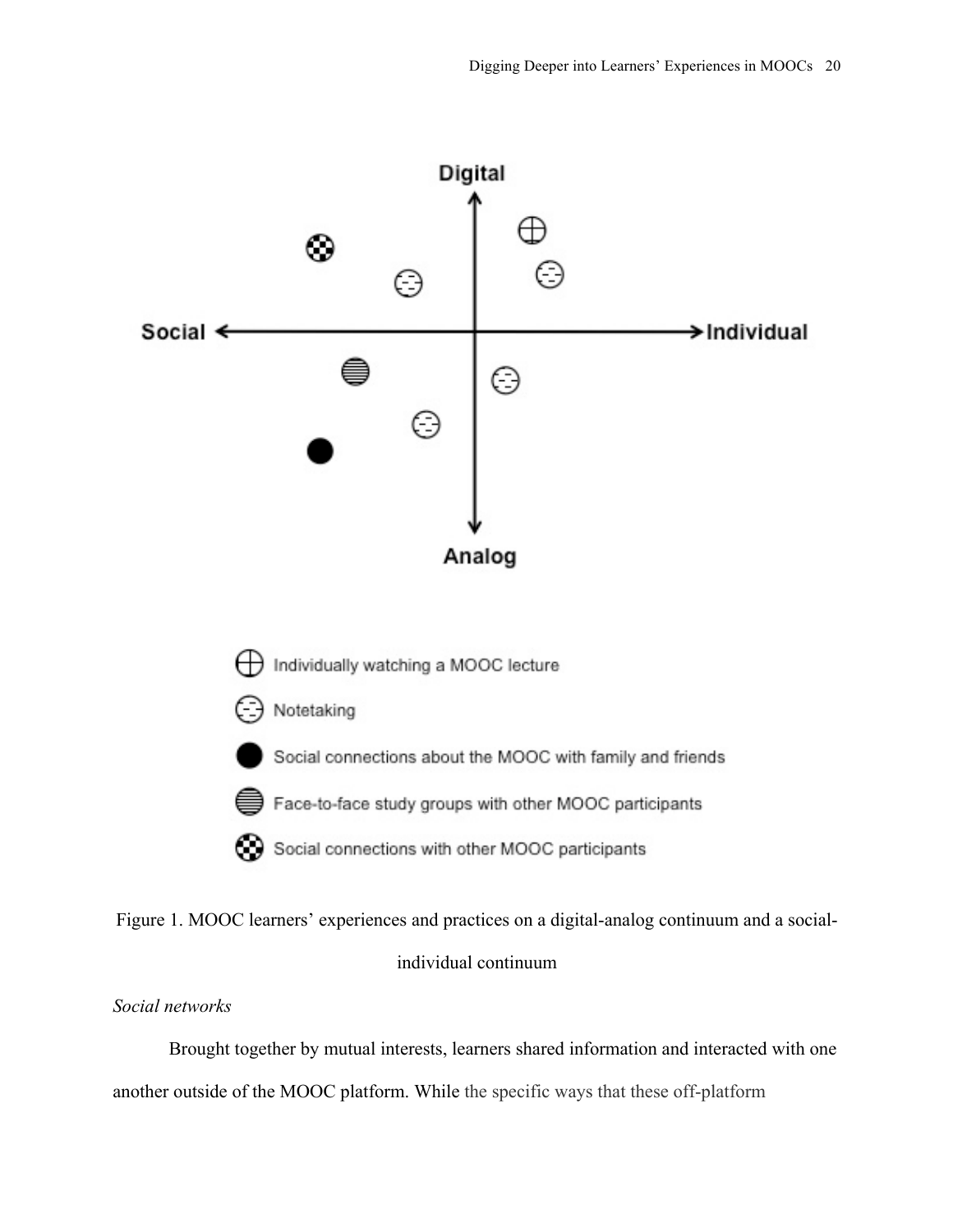experiences affect learning is an open question for research, theorists have long emphasized the central role of dialogue and social interaction for learning (e.g., Lave & Wenger, 1991; Vygotsky, 1978). While the interactions of participants may or may not have directly impacted the content knowledge they acquired from the course, learners consistently described these interactions as meaningful. Interacting across multiple platforms is a key tenet of the design of cMOOCs, but prior research has revealed that some learners are initially uncomfortable with navigating multiple learning platforms. Other learners, usually those with more experience in courses of this style, possess greater confidence and more fluency in the required literacies for navigating multiple learning platforms (e.g., Waite et al. 2013). This research makes the following contributions to the existing knowledge base: Irrespective of MOOC design, some learners appear to (a) exhibit the agency to engage with the course on platforms outside of the one provided by the course designers, and (b) share and discuss the course with individuals who are part of their broader social network. MOOCs may be designed to recognize and value these two findings in similar ways that brick-and-mortar universities recognize the value of socialization as part of educating the "whole person." For example, on-campus student organizations are central for residential and commuter campuses alike (e.g. Chambliss, 2014; Matthews, 1998; Rosenbaum et al., 2007). MOOC educators and designers may use technological or instructional strategies to remind learners of the potential value that exists in their learning being situated in a broader social network . An instructor, for example, may provide direct support for offline social learning activities via discussion guides and study group support documents. Guided practice activities for using other platforms productively for the MOOC could also be offered.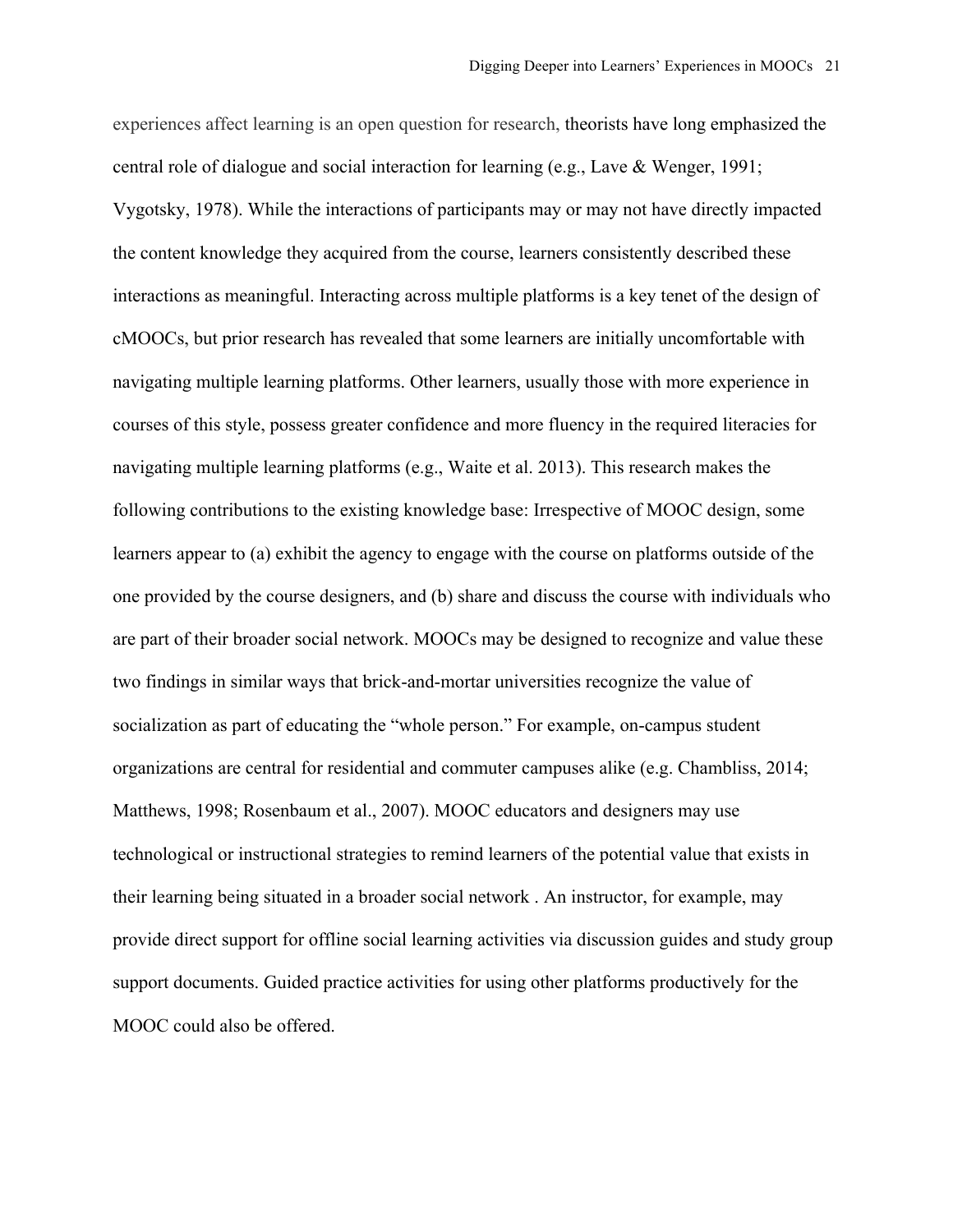Acknowledging that learners are active in digital environments other than the central platform can also be a way of designing for practices that happen within the platform. For example, course-related interactions that are happening on social media could be syndicated on the centralized course platform - a practice of aggregation which was systematically used in decentralized MOOCs (e.g. Kop 2011) but only happens in xMOOCs on a case-by-case basis. Student-facing dashboards could aggregate this information and future research could examine how to efficiently and effectively (a) integrate such dashboards into the learning environment, and (b) support learners in navigating and using syndicated content.

Based on these results, we also advise MOOC providers to foster and encourage sharing and traversal by supporting platform-platform interoperability (e.g., between FutureLearn and edX) and platform-social media interoperability (e.g., between edX and Twitter). For instance, MOOC providers could develop social media plugins to allow learners to find and connect with each other: an edX-Facebook plugin could connect to a students' Facebook profile and, given appropriate permissions from everyone involved, could notify individuals that individuals from their social network are enrolled in the same course as they are. Such a design feature would support the findings of this study and the findings of related research that suggests that learners who enrolled with colleagues or friends in MOOCs were slightly more likely to be highly engaged with the course materials than those learners who enrolled alone (Kizilcec and Schneider, 2014).

There are a number of productive avenues for future research on the relationship between social networks and MOOC participation. One open question is the impact of these relationships on learning the topics of the course. Future research could seek to identify the barriers and enablers that exist for learners to engage socially online in the ways described. What prior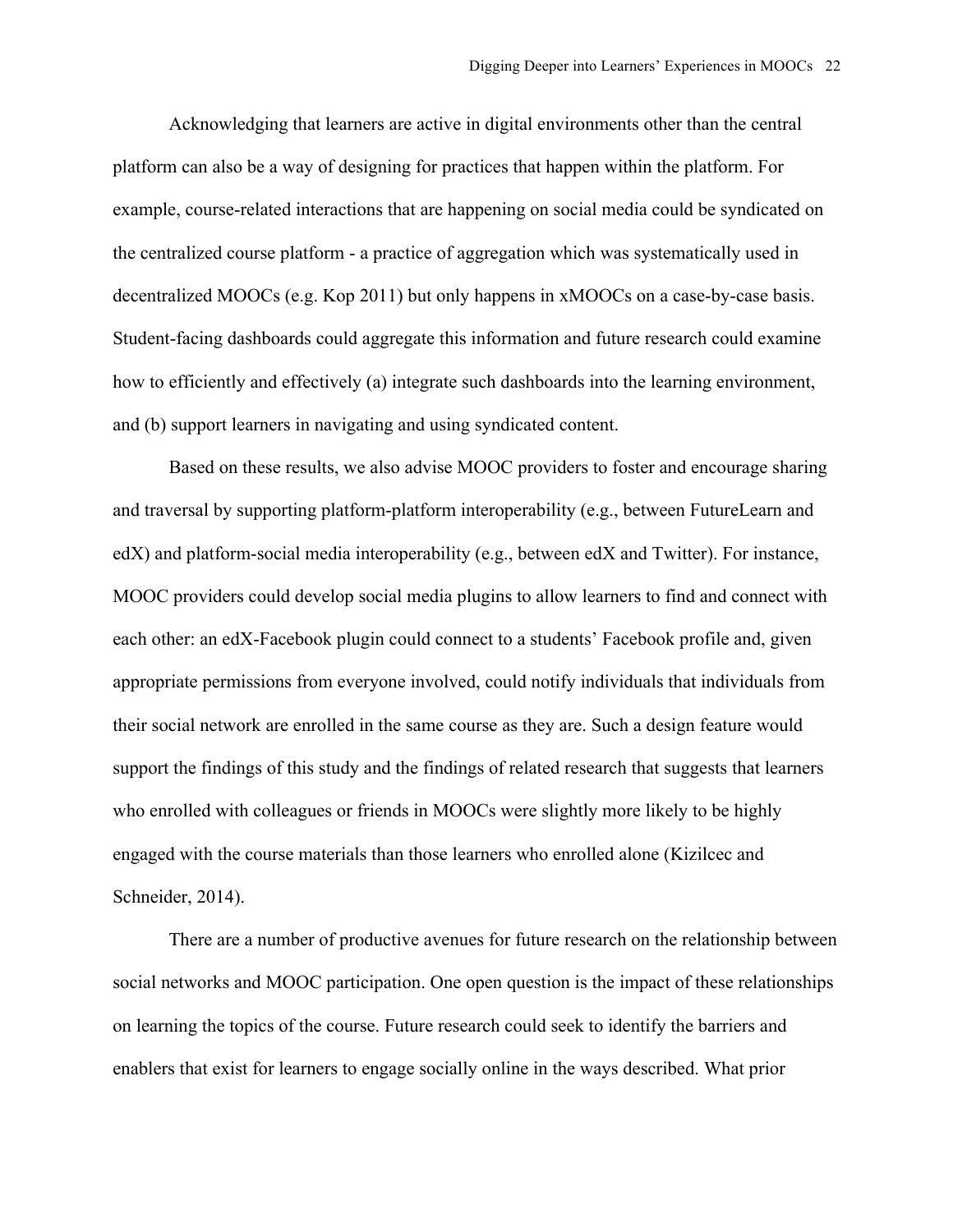experiences do socially engaged learners tend to have? What literacies for online navigation and communication do they possess? How do learners develop their own support networks and how do they use various technologies to do so? Answers to these questions will help researchers better understand and designers better support social learning endeavors in open online learning environments.

## *Notetaking*

Notetaking, whether enacted in online or face-to-face courses, is generally considered to be an essential study skill, as it allows learners to create a reference document and to deepen their understanding through personal articulation of topics (Kobayashi 2005). Notetaking, as well as other activities that support learning, such as reflective journals, can be supported in the context of MOOCs. For instance, notetaking tools could be integrated into MOOC platforms. Notetaking integration could take advantage of the technology in multiple ways. First, digital notetaking allows the notetaking process to be scaffolded by the platform. For example, templates from instructors can direct learners' attention to types of information that they would benefit from writing down or to particular notetaking strategies that have proven beneficial in other contexts (e.g., graphic organizers, self-explanation of concepts, concept maps (e.g., Okada, et al., 2008). Incorporating established notetaking strategies into a MOOC would not only allow digital platform providers to implement valued pedagogical strategies, but would also allow researchers to examine the impact of such strategies on a large scale.

Another potential advantage of integrated, digital notetaking is that notes could be written collaboratively or shared. Collaborative notetaking could be a powerful strategy for leveraging the collective knowledge and interest of a group of learners (Kam et al., 2005; Miyake & Masuakawa, 2013; Steimle et al. 2008), but collaborative notetaking may also threaten the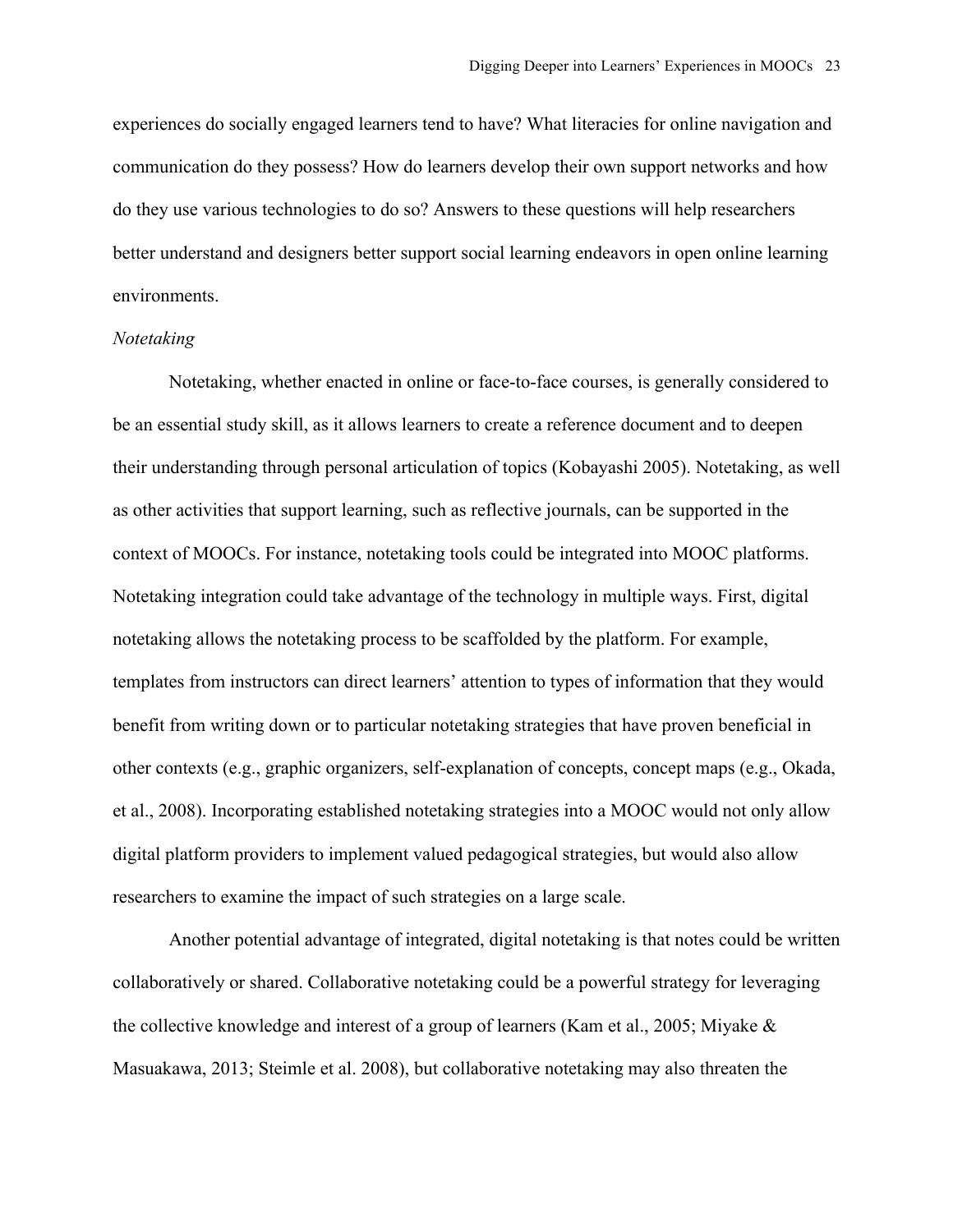learning benefits of notetaking, as the work of personally articulating complex concepts is centrally important for knowledge construction (Bransford, Brown, & Cocking, 1999; Kobayashi 2005). However, there is not yet an established design paradigm for such a system, particularly at a massive scale.

Finally, a notetaking system integrated into a platform can go beyond the traditional linear organization required by paper or a text file (Schneider, 2014). Notes could be connected to particular moments in a video or assessment, either in the form of annotations - notes on the resources themselves - or through hyperlinks on a separate note text. Notes could be tagged (automatically or by the student) by the concepts they are covering, which would make retrieval easier for studying and later reference. As with the templates for notetaking, the effectiveness of each of these strategies could be examined empirically. Such research would contribute to scholarly conceptions of the impact of notetaking as a learning strategy, while simultaneously allowing the interface design of the notetaking tool to be refined over time.

If designers of learning platforms were to follow our suggestion to implement digital notetaking systems, learners should be given ownership over not only the process of note creation but continued easy access to their notes after courses are over. Our participants reported sharing their notes with friends and referring to them to address situations outside the course and after the course was over. We recommend that MOOC platform providers design digital notebooks that (a) live outside of a particular course so that learners can use them for multiple related courses if they have the need or desire; (b) are based on an interoperable protocol so that learners can use them across multiple platforms; and (c) can be exported in multiple formats for easy sharing and retrieval. Such a system will support and empower learners to organize their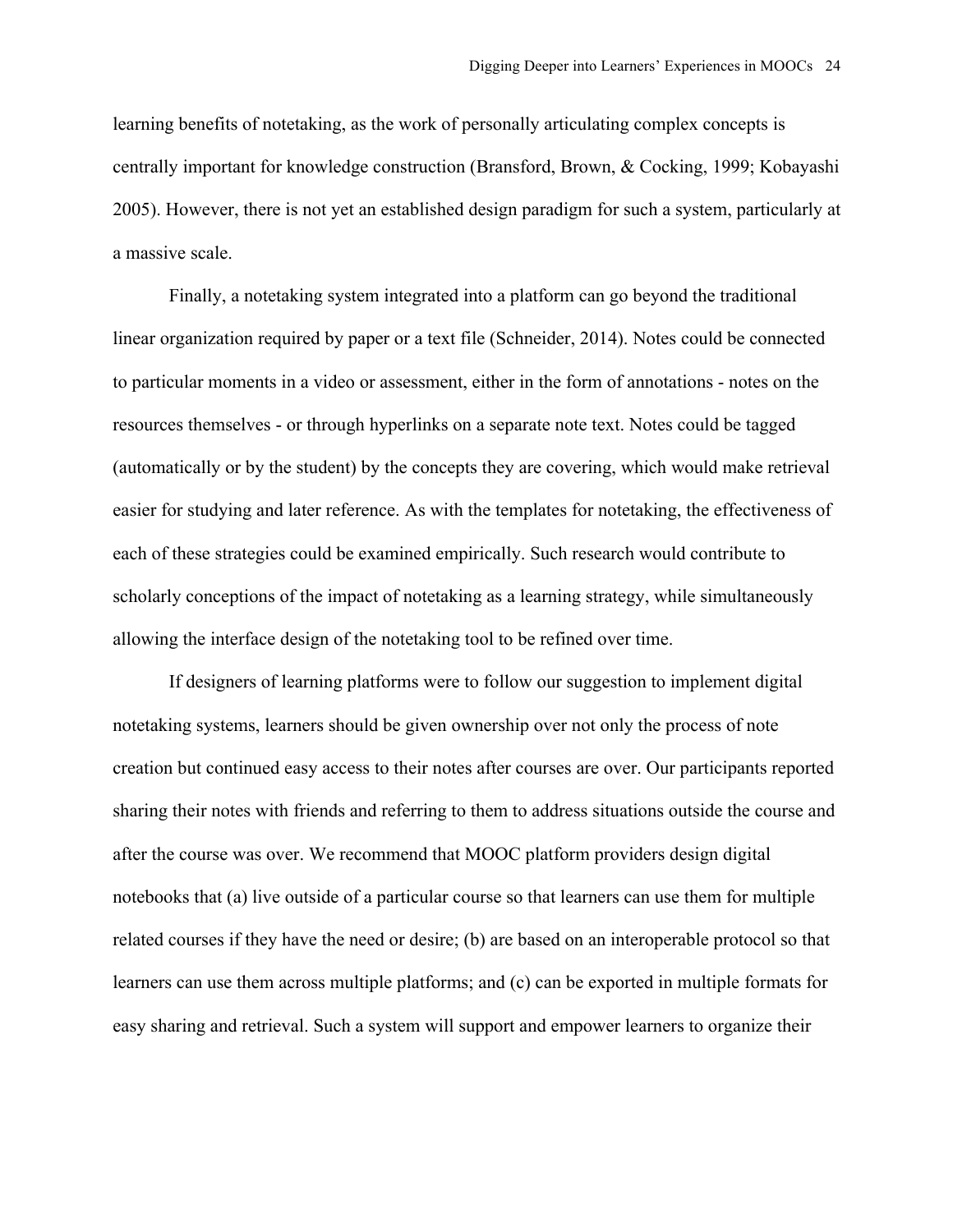notes to fit their needs, including making connections between information across multiple courses and platforms.

## *Learning Analytics, clickstream data, and the need for diverse research methods*

By capturing and analyzing digital data, the field of learning analytics promises great value and potential in understanding and improving learning and teaching. The focus on big data, log file analyses, and clickstream analytics in MOOCs is reflective of a broader societal trend towards big data analytics (Eynon, 2013; Selwyn, 2014) and toward greater accountability and measurement of student learning in higher education (Leahy, 2013; Moe, 2014). As technology becomes integrated in all aspects of education, the use of digital data and computational analysis techniques in education research will increase. However, an over-reliance on log file analyses and clickstream data to understand learning leaves many learner activities and experiences invisible to researchers.

While computational analyses are a powerful strategy for making a complex phenomenon tractable to human observation and interpretation, an overwhelming focus on any one methodology will fail to generate a complete understanding of individuals' experiences, practices, and learning. The apparent over-reliance on MOOC platform clickstream data in the current literature poses a significant problem for understanding learning in and with MOOCs. Critics of big data in particular question what is missing from large data sets and what is privileged in the analyses of big data (e.g., boyd & Crawford, 2012). For instance, contextual factors such as economic forces, historical events, and politics are often excluded from clickstream data and analyses (Carr, 2014; Selwyn 2014). As a result, MOOC research frequently examines learning as an episodic and temporary event that is divorced from the context which surrounds it. While the observation of actions on digital learning environments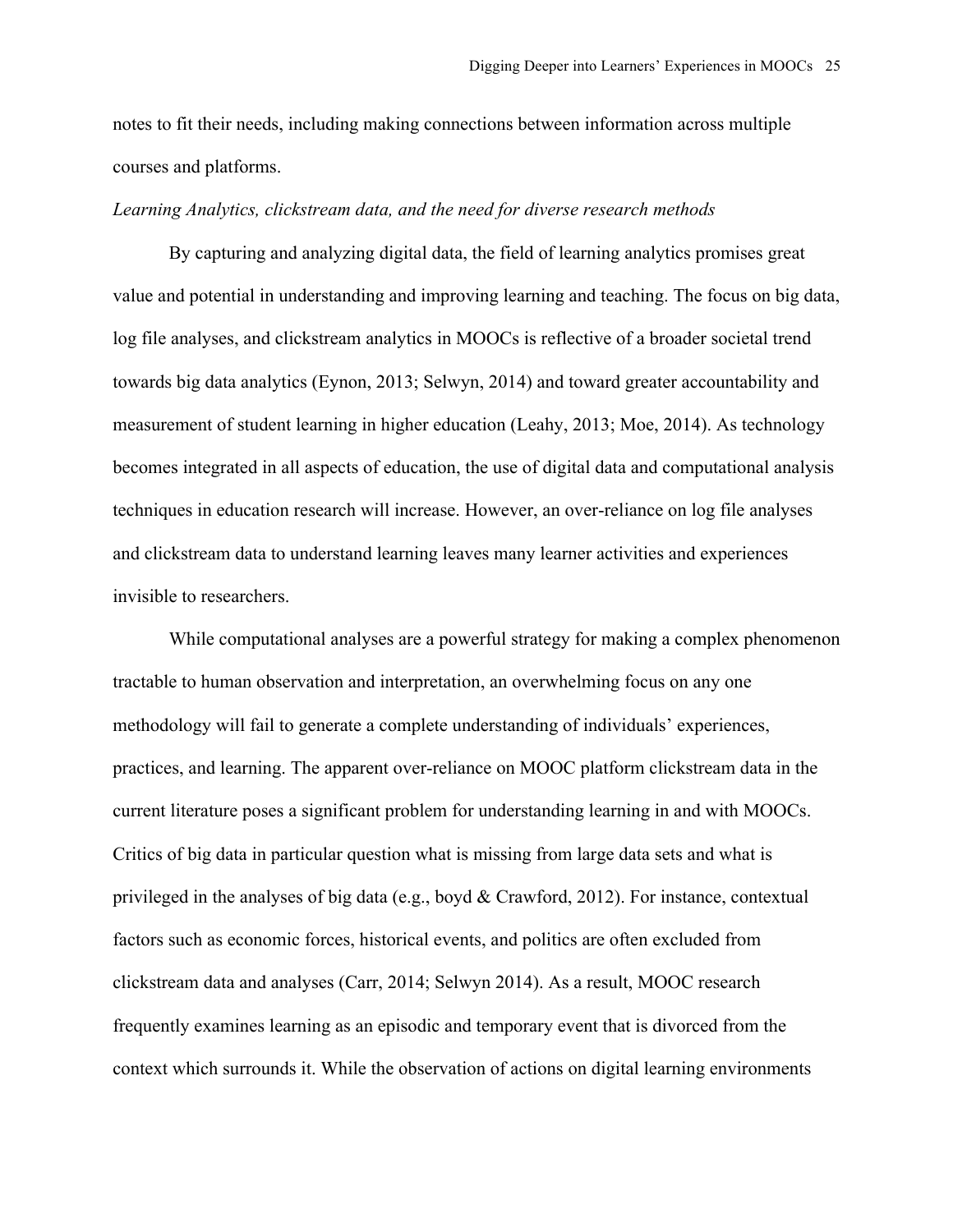allows researchers to report activities and behaviors, such reporting also needs an explanation as to why learners participate in MOOCs in the ways that they do. For example, in this research, participants reported that their participation in MOOCs varies according to the daily realities of their life and the context of the course. Learners' descriptions of how these courses fit into their lives are a powerful reminder of the agency of each individual.

To gain a deeper and more diverse understanding of the MOOC phenomenon, researchers need to use multiple research methods. While clickstream data generates insights on observable behaviors, interpretive research approaches (e.g., ethnography, phenomenology, discourse analysis) add context to them. For example, Guo, Kim, and Rubin (2014), analyzed a large data set of MOOC video-watching behaviors, found that the median length of time spent watching a video is six minutes, and recommended that "instructors should segment videos into short chunks, ideally less than 6 minutes." While dividing content into chunks aligns with psychological theories of learning (Miller, 1956), this finding does not explain *why* the median length of time learners spent watching videos is six minutes. Qualitative data and approaches can equip researchers to investigate the reasons why learners engage in video-watching behaviors in the ways that they do. For example, the median watching length of time might be associated with learner attention spans. On the other hand, multiple participants in this study noted that they were fitting the videos in-between other activities in their lives - thus shorter videos might be desirable for practical reasons: because they fit in individuals' busy lives. Different reasons might be uncovered that explain why learners seem to engage with videos for six minutes, leading to different design inspirations and directions. Because the MOOC phenomenon, and its associated practices, are still at a nascent stage, interpretive approaches are valuable as they allow researchers to generate a refined understanding of meaning and scope of MOOCs. At the same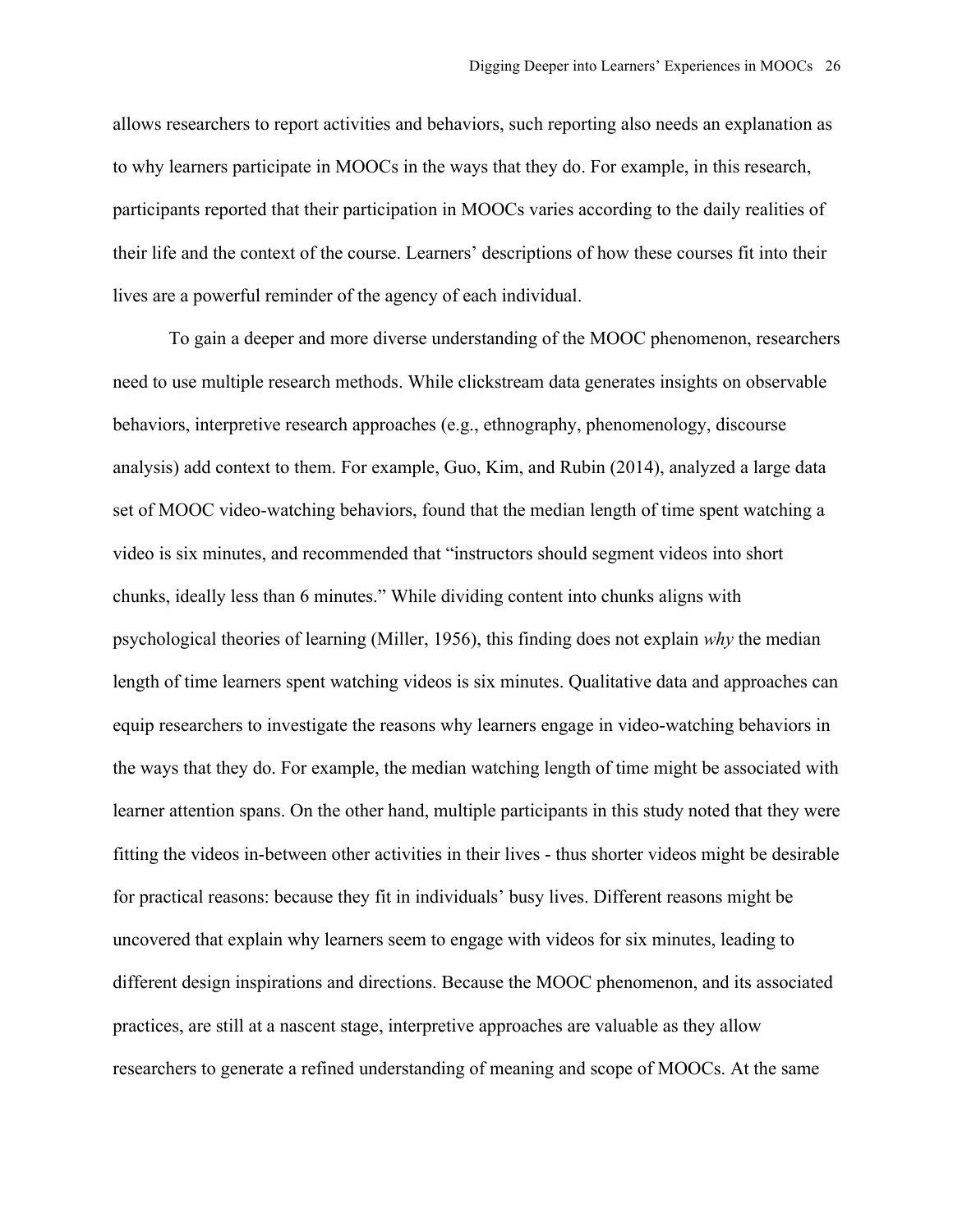time, it is significant to remember that a wholly interpretive approach to understanding learning in MOOCs will be equally deficient. Combining methods and pursuing an understanding of the MOOC phenomenon from multiple angles, while keeping in mind the strengths and weaknesses of each method, is the most productive avenue for future research.

A computational analysis and data science discourse is increasingly evident in educational technology research. This discourse posits that it is possible to tell a detailed and robust story about learning and teaching by relying on the depth and breadth of clickstream data. However, the findings in our research reveal meaningful learner activities and practices that evade data-capturing platforms and clickstream-based research. Off-platform experiences as described above (e.g., notetaking) call into question claims that can be made about learning that are limited to the activities that are observable on the MOOC platform. Further, the reasons that course content is consumed in the ways that it is exemplifies the opportunity to bring together multiple methodological approaches to researching online learning and participation.

# Limitations

This study faces a number of limitations that should be considered in evaluating the results presented. First, activities and experiences are self-reported. Second, participants were individuals who completed at least 3 weeks of a MOOC and many of them completed multiple MOOCs. As a result, their activities and experiences may only be representative of individuals who share this characteristic. Future research can address these issues and further examine these results by using the methods, protocols and instruments used in this study with other populations, by employing different data sources (e.g., surveys), and by triangulating interviews with other data sources.

Conclusion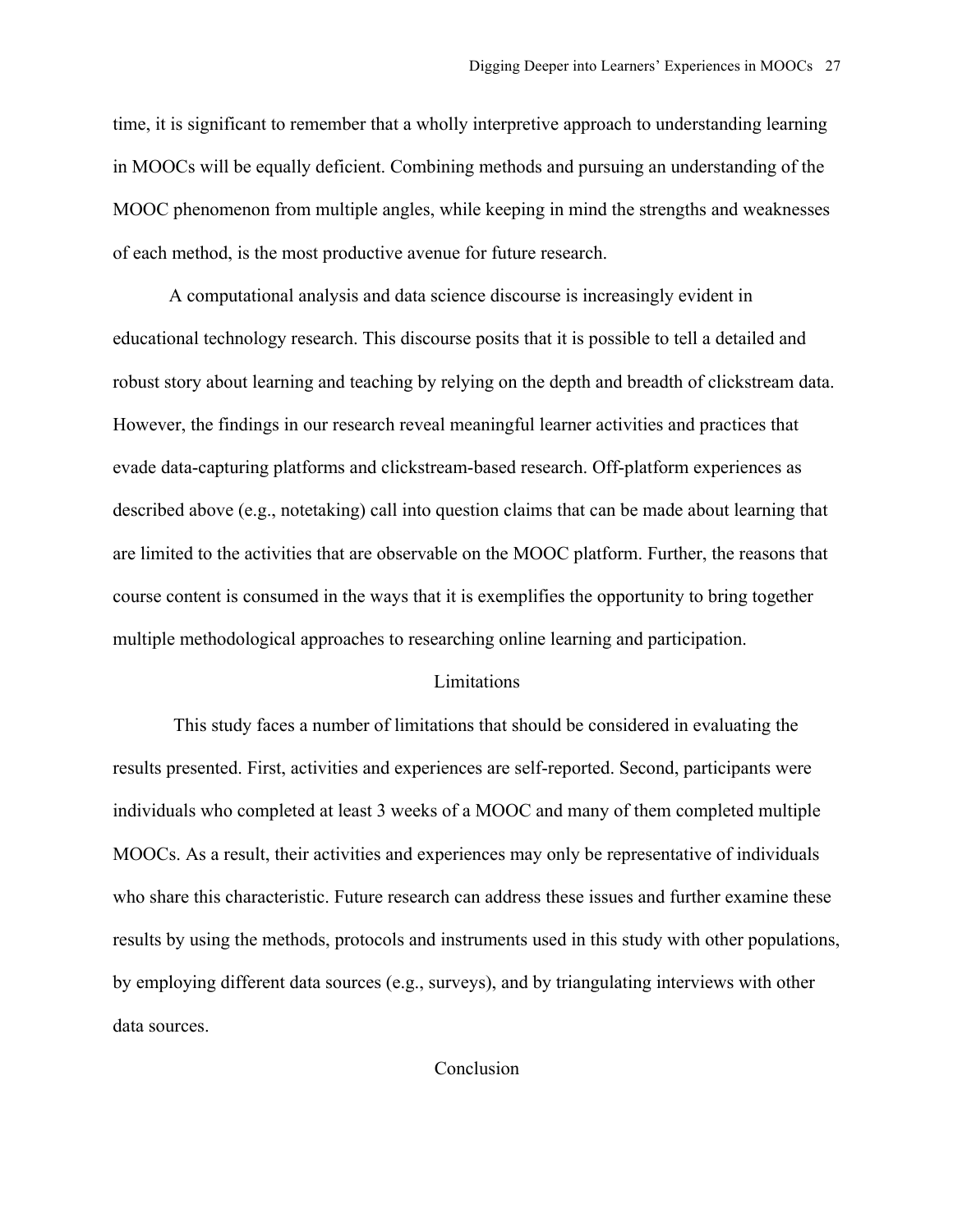In this study we examined learners' activities and experiences in MOOCs. We discovered three activities and experiences that have received little attention in prior MOOC literature: interactions in social networks outside of the MOOC platform, notetaking, and consuming content. We also noted that the availability of large-scale data sets appears to have shaped the research questions that are being asked about MOOCs. To gain a more comprehensive understanding of learning and participation in open courses, researchers need to examine learner experiences more deeply. In short, researchers need to *dig deeper,* and use an array of methodological tools to do so. Separately or together, each research method can lead to pragmatic suggestions to improve open teaching and learning through social, pedagogical, or technological approaches.

Acknowledgements: We would like to thank the three anonymous reviewers who provided feedback to this paper. We are indebted to one of the reviewers who encouraged us to explore how our findings relate to mediation and engagement.

#### References

- Adams, C., Yin, Y., Vargas Madriz, L.F., & Mullen, S. (2014). A phenomenology of learning large: The tutorial sphere of xMOOC video lectures. *Distance Education, 35*, 202-216.
- Anderson, T. (2003). Getting the mix right: An updated and theoretical rationale for interaction. *International Review of Research in Open and Distance Learning, 4*(2). Retrieved from http://www.irrodl.org/index.php/irrodl/article/view/149/708
- Baker, S.E. & Edwards, R. (2012). How many qualitative interviews is enough? National Centre for Research Methods (NCRM): University of Southampton.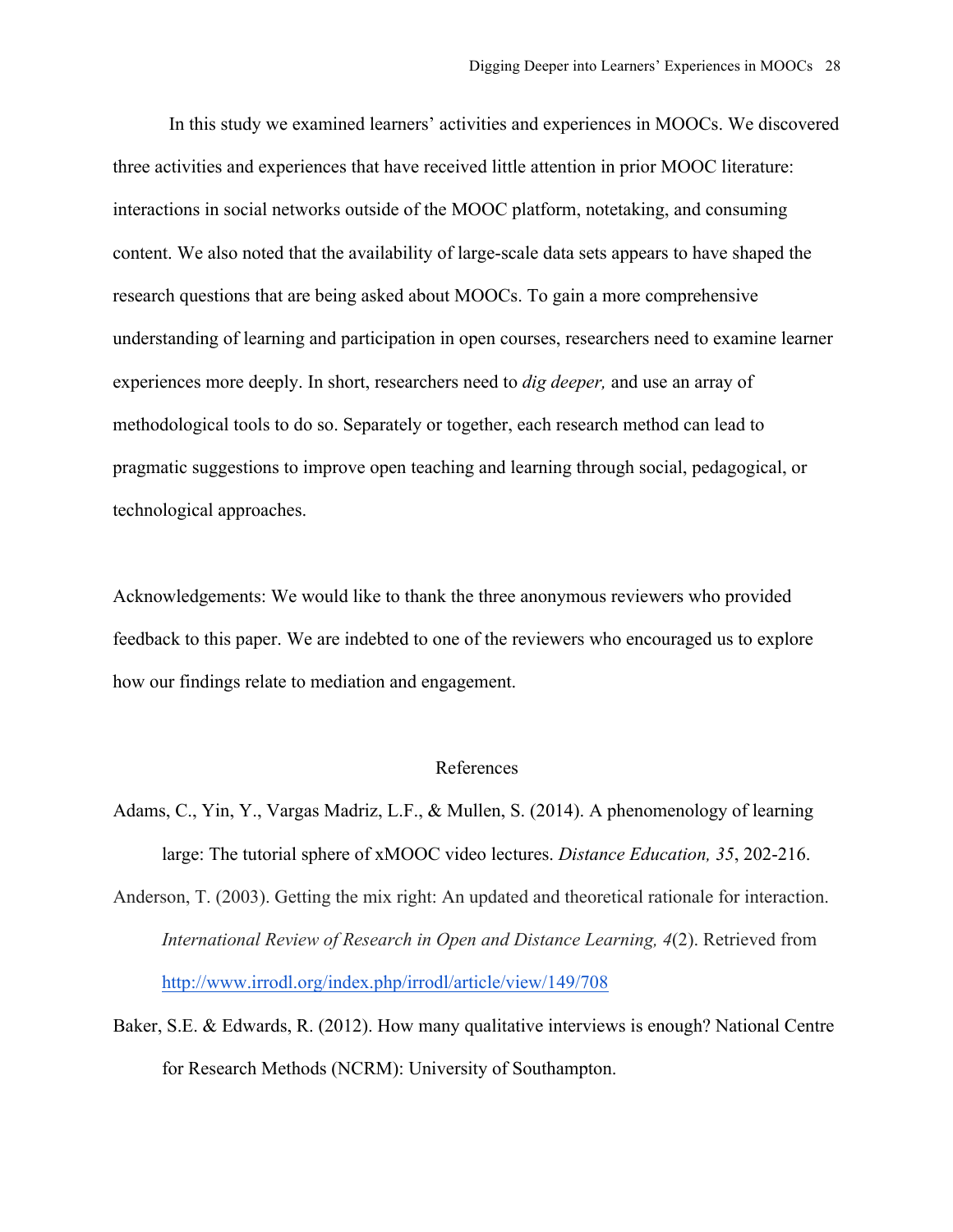- Bayne, S., & Ross, J. (2014). *The pedagogy of the Massive Open Online Course: the UK view*. York, UK: The Higher Education Academy.
- Beaudoin, M. (2002). Learning or lurking? Tracking the "invisible" online student. *Internet and Higher Education, 5*(2), 147-155.
- boyd, d., & Crawford, K. (2012). Critical Questions for Big Data. *Information, Communication and Society, 15*(5), 662-679.
- Bransford, J. D., Brown, A. L., & Cocking, R. R. (1999). How people learn: Brain, mind, experience, and school. National Academy Press.
- Breslow, L., Pritchard, D. E., DeBoer, J., Stump, G. S., Ho, A. D., & Seaton, D. T. (2013). Studying learning in the worldwide classroom: Research into edX's first MOOC. *Research & Practice in Assessment*, *8*, 13-25.
- Brinton, C., Chiang, M., Jain, S., Lam, H., Liu, Z., & Wong, F. (in press). Learning about social learning in MOOCs: From statistical analysis to generative model. *IEEE Transactions on Learning Technologies*. Retrieved on August 14, 2014 from:

http://arxiv.org/abs/1312.2159

- Brown, J., Collins, A., & Duguid, P. (1989). Situated cognition and the culture of learning. *Educational Researcher, 18*(1), 32-41.
- Buck, T. (2014). Campus tech 2014: Reinventing higher education. *EdTech Magazine*. Retrieved on August 6, 2014 from http://www.edtechmagazine.com/higher/article/2014/07/campustech-2014-reinventing-higher-education
- Carr, N. (2014). The limits of social engineering. *MIT Technology Review*. Retrieved from: http://www.technologyreview.com/review/526561/the-limits-of-social-engineering/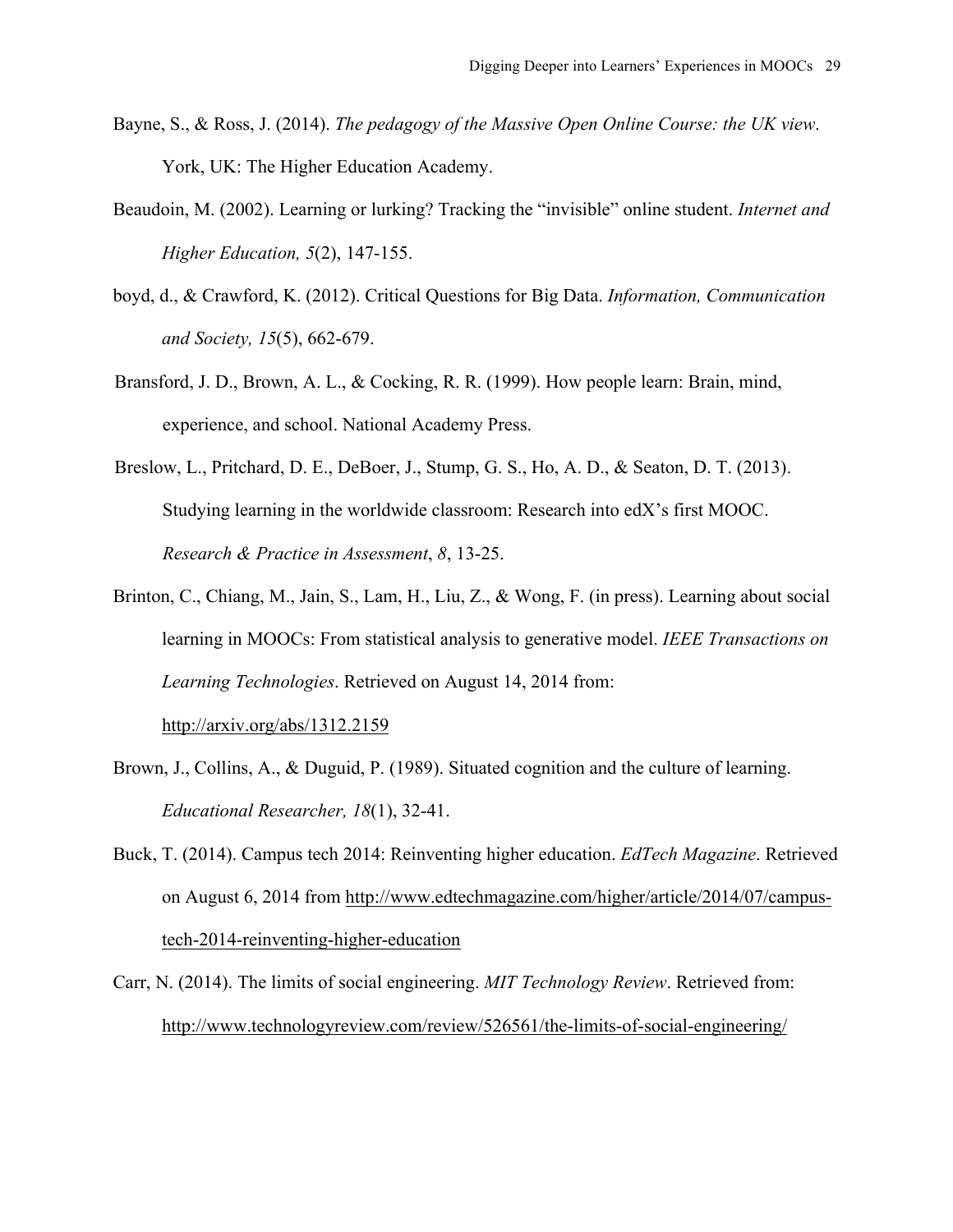Caulfield, M., Collier, A., & Halawa, S. (2013). Rethinking online community in MOOCs used for blended learning. *Educause Review Online.* Retrieved January 29, 2015 from http://www.educause.edu/ero/article/rethinking-online-community-moocs-used-blendedlearning

Chambliss, D. F. (2014). How College Works. Harvard University Press.

- Chu, J (2013). Data from edX's first course offer preliminary insights into online learning. *MIT News*. Retrieved on August 10, 2014 from http://newsoffice.mit.edu/2013/6002x-dataoffer-insights-into-online-learning-0611
- Conner-Simons, A. (2014). What 6.9 million clicks tell us about how to fix online education. *MIT News*. Retrieved on August 6, 2014 from http://newsoffice.mit.edu/2014/what-69 million-clicks-tell-us-about-how-fix-online-education
- Cross, S. (2013). Evaluation of the OLDS MOOC curriculum design course: Participant perspectives, expectations and experiences. OLDS Research Project, Milton Keynes. Retrieved October 27, 2014 from

http://oro.open.ac.uk/37836/1/EvaluationReport\_OLDSMOOC\_v1.0.pdf

Crotty, M. (1998). *The foundations of social research: Meaning and perspective in the research process*. London, UK: Sage Publications.

DeBoer, J., Ho, A.D., Stump, G.S., & Breslow, L. (2014). Changing "course": Reconceptualizing educational variables for massive open online courses. *Educational Researcher, 43*(2), 78-84.

Dede, C. (1996). Emerging technologies and distributed learning. *American Journal of Distance Education, 10*(2), 4–36.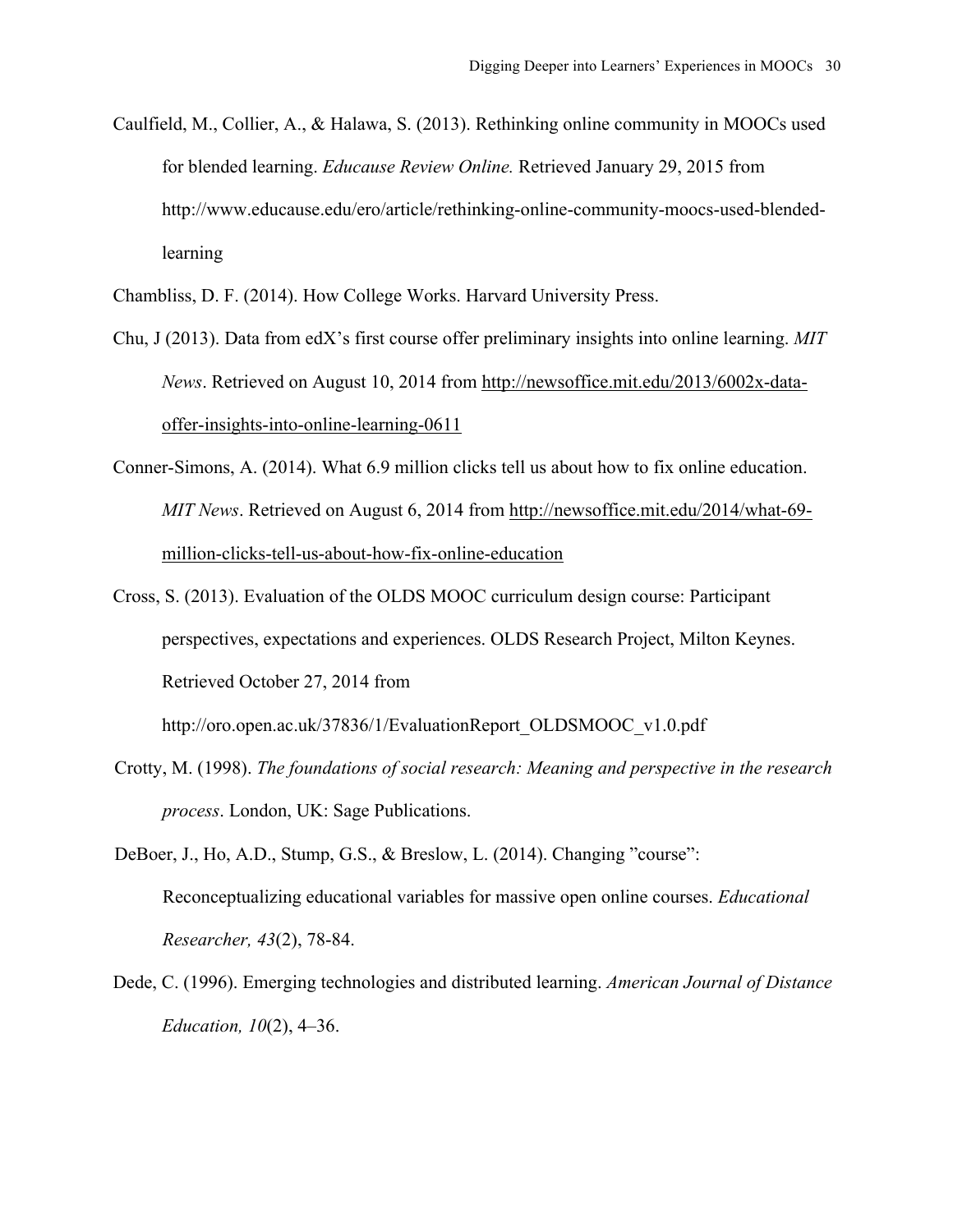Dernoncourt, F., Do, C., Halawa, S., O'Reilly, U., Taylor, C., Veeramachaneni, K, & Wu, S. (2013). *MOOCVIZ: A large scale, open access, collaborative, data analytics platform for MOOCs.* Paper presented at the 2013 NIPS Workshop on Data Driven Education at Lake Tahoe, Nevada. Retrieved on August 10, 2014 from http://groups.csail.mit.edu/EVO-DesignOpt/groupWebSite/uploads/Site/MoocViz.pdf

- Ebben, M., & Murphy, J. S. (2014). Unpacking MOOC scholarly discourse: a review of nascent MOOC scholarship. *Learning, Media and Technology*, *39*(3), 328.
- Eynon, R. (2013). The rise of Big Data: What does it mean for education, technology, and media research. *Learning, Media, and Technology, 38*(3), 237-240.

Gasevic, D., Kovanovic, V., Joksimovic, S., & Siemens, G. (2014). Where is research on Massive Open Online Courses headed? A data analysis of the MOOC Research Initiative. *The International Review Of Research In Open And Distance Learning, 15*(5). Glaser, B., & Strauss, A. (1967). *The discovery of grounded theory.* Chicago: Aldine Publishing.

- Guo, P. J., Kim, J., & Rubin, R. (2014, March). How video production affects student engagement: An empirical study of mooc videos. In *Proceedings of the 1st ACM conference on Learning@ scale conference* (pp. 41-50). ACM.
- Harmon, K. (2014). Who's writing the Rhizo14 ethnography?: The problem of authorship. *Communication and Society blog*. Retrieved August 12, 2014 from http://idst-2215.blogspot.com/2014/07/whos-writing-rhizo14-ethnography.html
- Huang, J., Dasgupta, A., Ghosh, A., Manning, J., & Sanders, M. (2014). Superposter behavior in MOOC forums. *L@S '14 Proceedings of the First ACM Conference on Learning at Scale*, 117-126.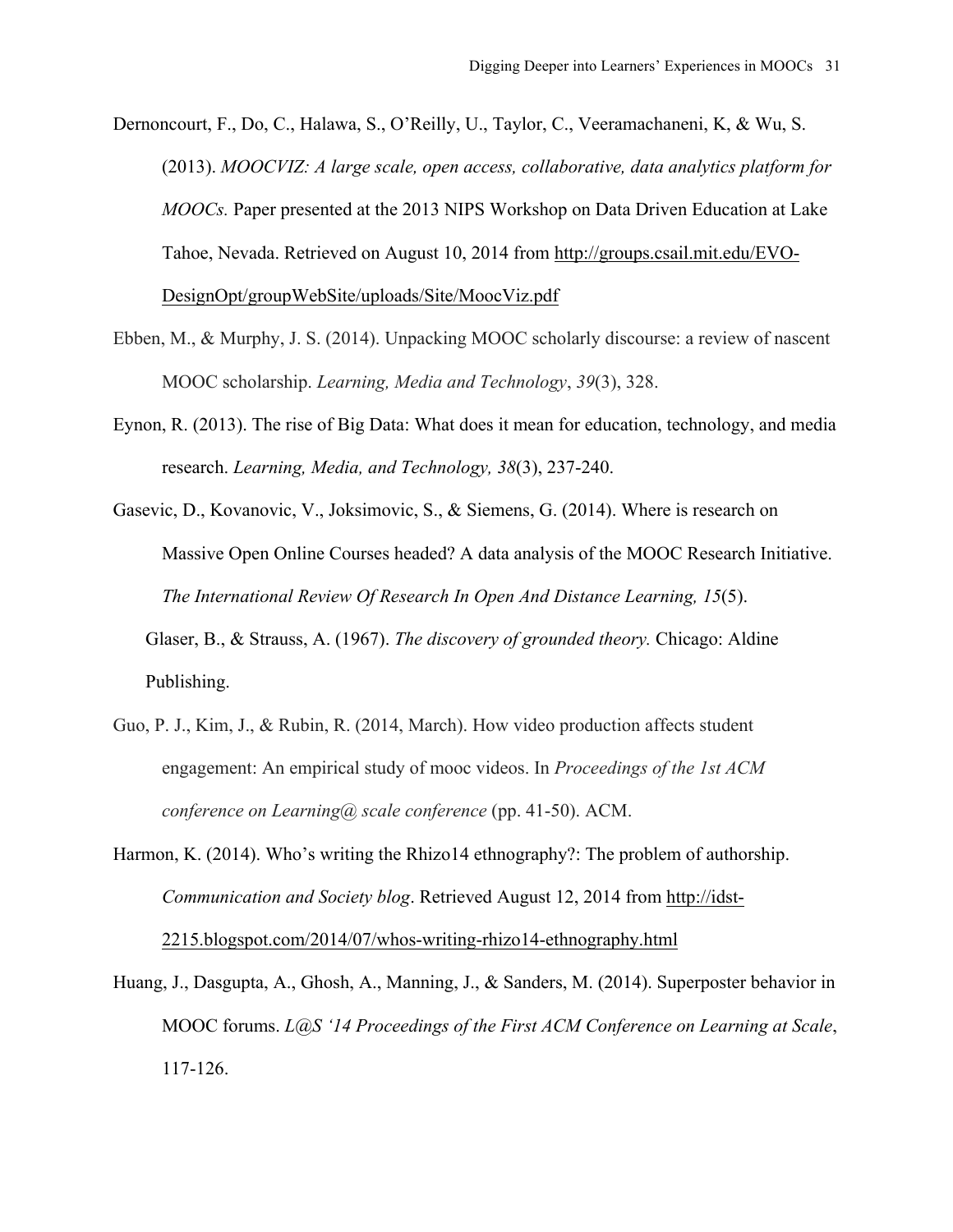Jordan, K. (2014). Initial trends in enrolment and completion of massive open online courses. *The International Review Of Research In Open And Distance Learning, 15*(1).

- Kam, M., Wang, J., Iles, A., Tse, E., Chiu, J., Glaser, D., ... & Canny, J. (2005, April). Livenotes: a system for cooperative and augmented note-taking in lectures. In Proceedings of the SIGCHI conference on Human factors in computing systems (pp. 531-540). ACM.
- Kay, J., Reimann, P., Diebold, E., & Kummerfeld, B. (2013). MOOCs: So many learners, so much potential. *IEEE Intelligent Systems*, *28*(3), 70-77.
- Kizilcec, R.F., Piech, C., & Schneider, E. (2013). Deconstructing disengagement: Analyzing learner subpopulations in Massive Open Online Courses. In *Proceedings of the Third International Conference on Learning Analytics and Knowledge, ACM*, 170–179.
- Kobayashi, K. (2005). What limits the encoding effect of note-taking? A meta-analytic examination. Contemporary Educational Psychology, 30(2), 242-262.
- Koedinger, K. R., McLaughlin, E. A., & Stamper, J. C. (2014). MOOCs and technology to advance learning and learning research: Data-driven learner modeling to understand and improve online learning. *Ubiquity,* (May, 2014), 1-13.
- Koller, D., Ng, A., Do, C., & Chen, Z. (2013). Retention and intention in massive open online courses: In depth. *Educause Review*, *48*(3).
- Kop, R. (2011). The challenges of connectivist learning on open online networks: Learning experiences during a Massive Open Online Course. *International Review of Research in Open and Distance Learning, 12*(3), 19-38.
- Kop, R., Fournier, H., & Mak, J. S. F. (2011). A pedagogy of abundance or a pedagogy to support human beings? Participant support on massive open online courses. *The International Review of Research in Open and Distributed Learning, 12*(7), 74-93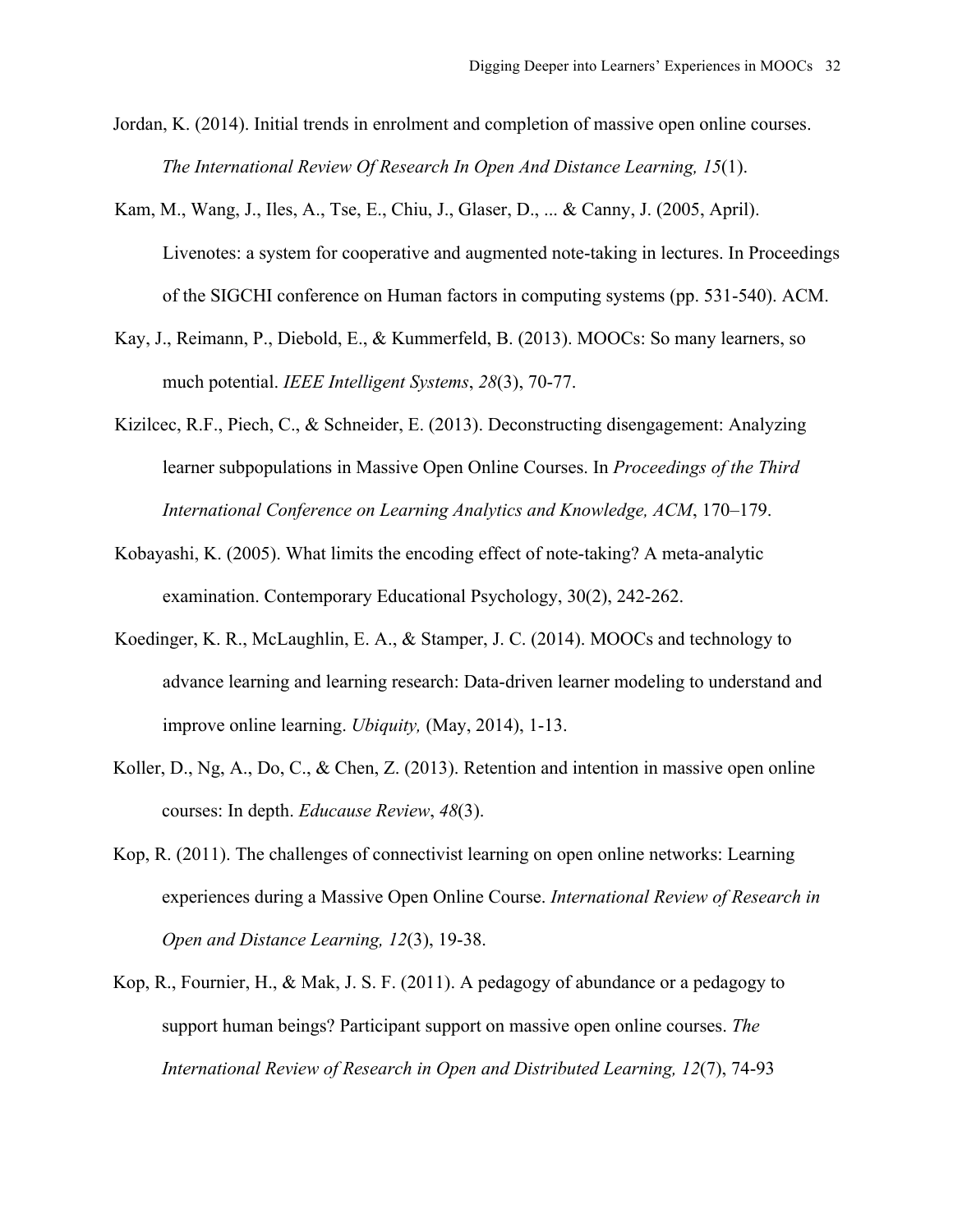Koutropoulus, A., et al. (2012). Emotive vocabulary in MOOCs: Context and participant retention. *European Journal of Open, Distance, and E-Learning, 2012*(1). Retrieved October 28, 2014 from

http://www.eurodl.org/materials/contrib/2012/Koutropoulos et al.pdf.

- Leahy, C. (2013). Catch-22 and the paradox of teaching in the age of accountability. *Critical Education, 4*(6), 1-19.
- Lee, S. J., Srinivasan, S., Trail, T., Lewis, D., & Lopez, S. (2011). Examining the relationship among student perception of support, course satisfaction, and learning outcomes in online learning. *The Internet and Higher Education*, *14*(3), 158-163.
- Liyanagunawardena, T. R., Adams, A. A., & Williams, S. A. (2013). MOOCs: A systematic study of the published literature 2008-2012. *International Review of Research in Open and Distance Learning, 14*(3), 202-227.
- Mackness, J., & Bell, F. (2015). Rhizo14: A Rhizomatic Learning cMOOC in Sunlight and in Shade. *Open Praxis*, *7*(1), 25–38.
- Mackness, J., Mak, S.F.J., & Williams, R. (2010). *The ideals and reality of participating in a MOOC*. Proceedings of the 7th International Conference on Networked Learning. Retrieved January 29, 2015 from

http://eprints.port.ac.uk/5605/1/The\_Ideals\_and\_Realilty\_of\_Participating\_in\_a\_MOOC.p df

Mandernach, B.J., Donnelli, E., & Dailey-Hebert, A. (2006). Learner attribute research juxtaposed with online instructor experience: Predictors of success in the accelerated online classroom. *The Journal of Educators Online, 3*(2), 1-17.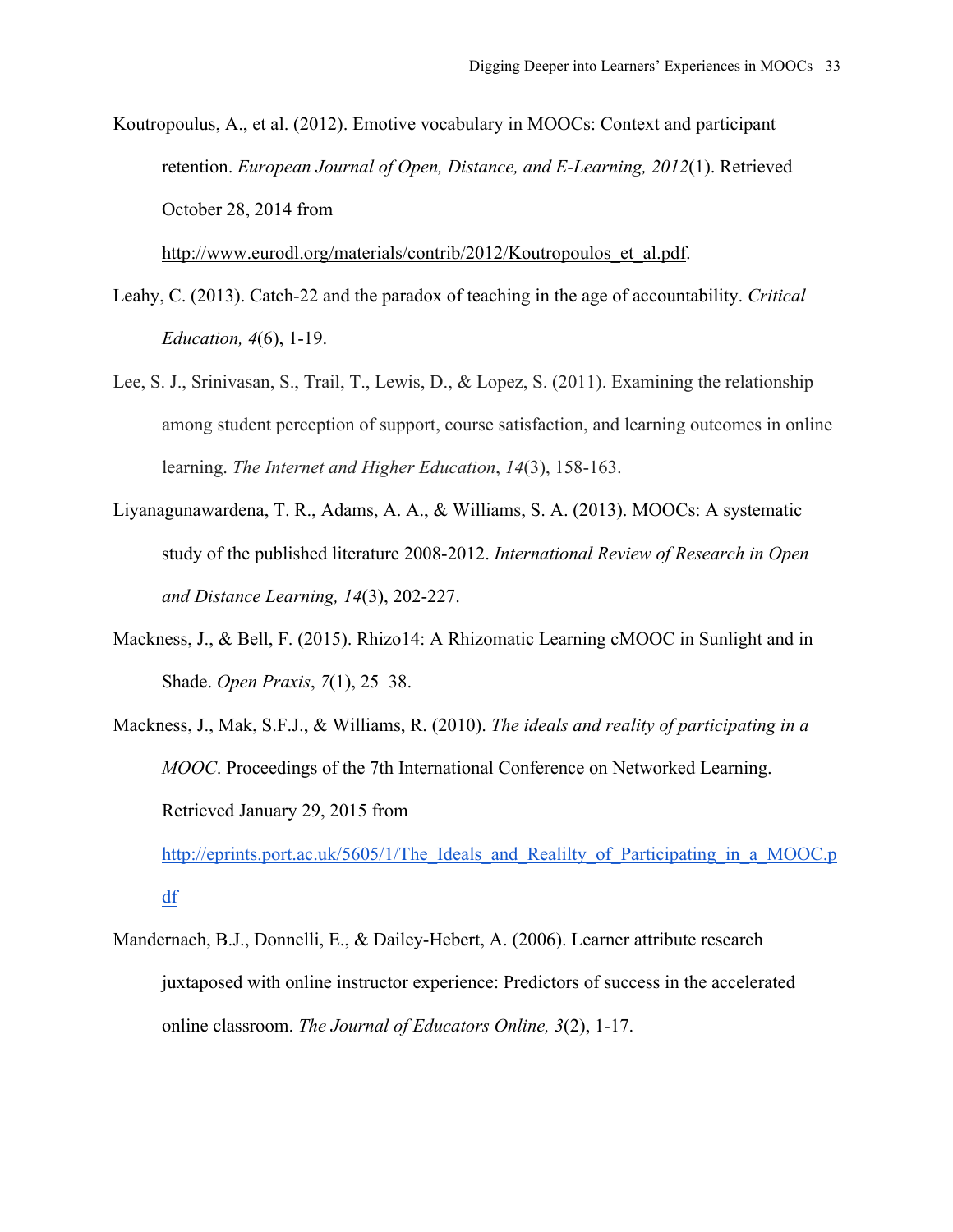- Matthews, A. (1998). *Bright College Years: Inside the American College Today*. University of Chicago Press.
- May, K. T. (2012). Completely free online classes? Coursera.org now offering courses from 16 top colleges. Retrieved from: http://blog.ted.com/2012/07/18/completely-free-onlineclasses-coursera-org-now-offering-courses-from-14-top-colleges/
- Means, B., Toyama, Y., Murphy, R., & Baki, M. (2013). Evaluation of evidence-based practices in online learning: A meta-analysis and review of online learning studies. *Teachers College Record*, 115(3), p. 1-47.
- Merriam, S. (1995). What can you tell from an N of 1?: issues of validity and reliability in qualitative research. *PAACE Journal of Lifelong Learning, 4*, 51–60.
- Merriam, S. (2002). *Qualitative Research in Practice: Examples for Discussion and Analysis*. San Francisco: Jossey-Bass.
- Miller, G. A. (1956). The magical number seven, plus or minus two: some limits on our capacity for processing information. *Psychological review*, *63*(2), 81-97
- Milligan, C., Littlejohn, A., & Margaryan, A. (2013). Patterns of engagement in connectivist MOOCs. *Journal of Online Learning and Teaching, 9*(2).
- Miyake, N., & Masukawa, H. (2013, April). Relation-making to sense-making: Supporting college students' constructive understanding with an enriched collaborative note-sharing system. In Proc. of 4th international Conference of the Learning Science (pp. 41-47). Moe, R. (2014). *The evolution and impact of the massive open online course*. ProQuest, UMI Dissertations Publishing.
- Okada, A., Shum, S. J. B., & Sherborne, T. (2008). *Knowledge Cartography: software tools and mapping techniques*. Springer.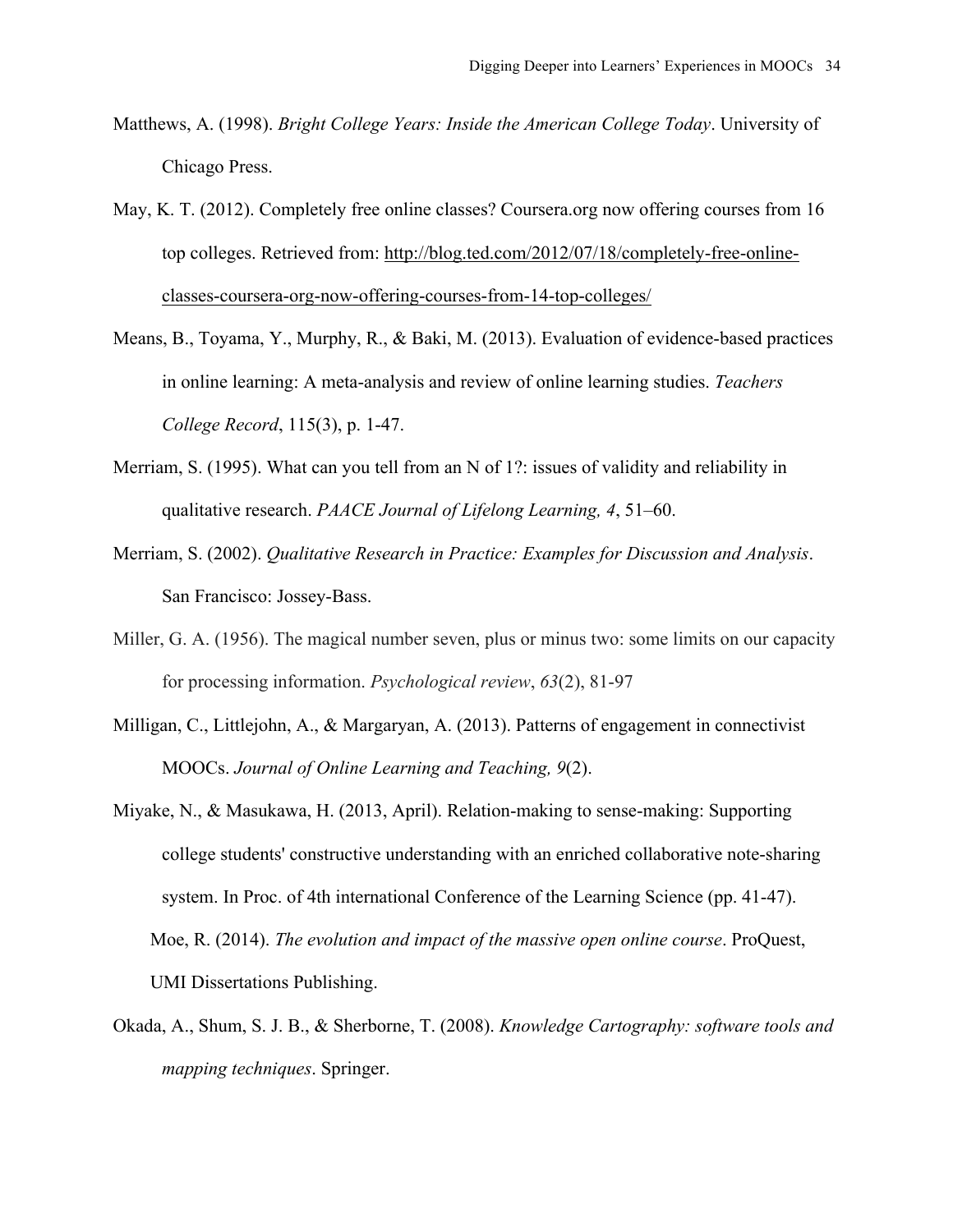- Paechter, M., Maier, B., & Macher, D. (2010). Students' expectations of, and experiences in elearning: Their relation to learning achievements and course satisfaction. *Computers & Education*, *54*(1), 222-229.
- Picciano, A. (2012). The evolution of big data and learning analytics in American higher education. *Journal of Asynchronous Learning Networks, 16*, 9-20. Radford, A. W., Robles, J., Cataylo, S., Horn, L., Thornton, J., & Whitfield, K. E. (2014). The employer potential of MOOCs: A mixed-methods study of human resource professionals' thinking on MOOCs. *International Review of Research in Open and Distance Learning*, *15*(5).
- Ramesh, A., Goldwasser, D., Huang, B., et al. (2014). Learning latent engagement patterns of students in online courses. In *Proceedings of the Twenty-Eighth AAAI Conference on Artificial Intelligence*. Retrieved August 11, 2014 from: http://linqs.cs.umd.edu/basilic/web/Publications/2014/ramesh:aaai14/
- Reich, J., et al. (2014, January). PH207x: Health in numbers & PH278x: Human health and global environmental change - 2012-2013 course report. *HarvardX Working Paper Series No. 2*. Retrieved August 11, 2014 from: http://papers.ssrn.com/sol3/papers.cfm?abstract\_id=2382242
- Rodriguez, C. (2012). MOOCs and the AI-Stanford like courses: Two successful and distinct course formats for massive open online courses. *European Journal of Open, Distance and E-Learning, 15*(2).
- Rosenbaum, J. E., Deil-Amen, R., & Person, A. E. (2007). *After admission: From college access to college success*. Russell Sage Foundation.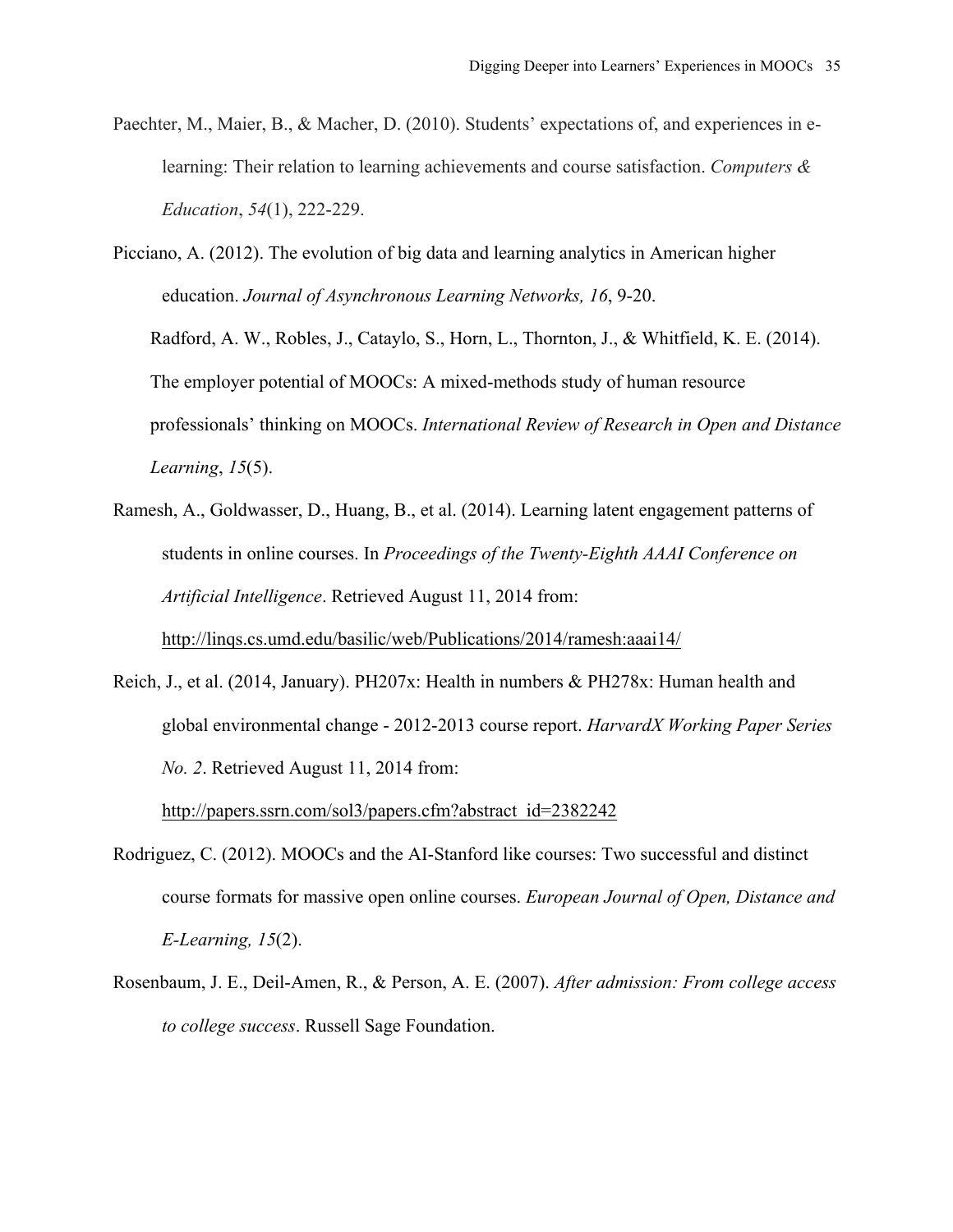Schneider, E. (2014). Designing a hyperlearning annotation tool. *Proceedings of the Learning Innovations at Scale Workshop, CHI*. Retrieved August 11, 2014 from:

http://lytics.stanford.edu/wp-content/uploads/2014/08/chi-annotation-short-paper.pdf

- Seaton, D.T., Bergner, Y., Chuang, I., Mitros, P., & Pritchard, D.E. (2014). Who does what in a massive open online course? *Communications of the ACM, 57*(4), 58–65.
- Selwyn, N. (in press). Data entry: towards the critical study of digital data and education. *Learning, Media and Technology.*
- Simonson, M., Schlosser, C., & Orellana, A. (2011). Distance education research: a review of the literature. *Journal of Computing in Higher Education*, *23*(2-3), 124–142.
- Song, L., Singleton, E. S., Hill, J. R., & Koh, M. H. (2004). Improving online learning: Student perceptions of useful and challenging characteristics. *The Internet and Higher Education*, *7*(1), 59-70.
- Steimle, J., Brdiczka, O., & Muhlhauser, M. (2008, July). Coscribe: Using paper for collaborative annotations in lectures. In Advanced Learning Technologies, 2008. ICALT'08. Eighth IEEE International Conference on (pp. 306-310). IEEE.
- Veletsianos, G. (2013). *Learner Experiences with MOOCs and Open Online Learning.* Madison, WI: Hybrid Pedagogy Publications. Retrieved from

http://learnerexperiences.hybridpedagogy.com.

- Vonderwell, S. (2003). An examination of asynchronous communication experiences and perspectives of students in an online course: A case study.*The Internet and higher education*, *6*(1), 77-90.
- Vygotsky, L.S. (1978) *Mind in Society: The development of higher psychological processes*. Cambridge, MA: Harvard University Press.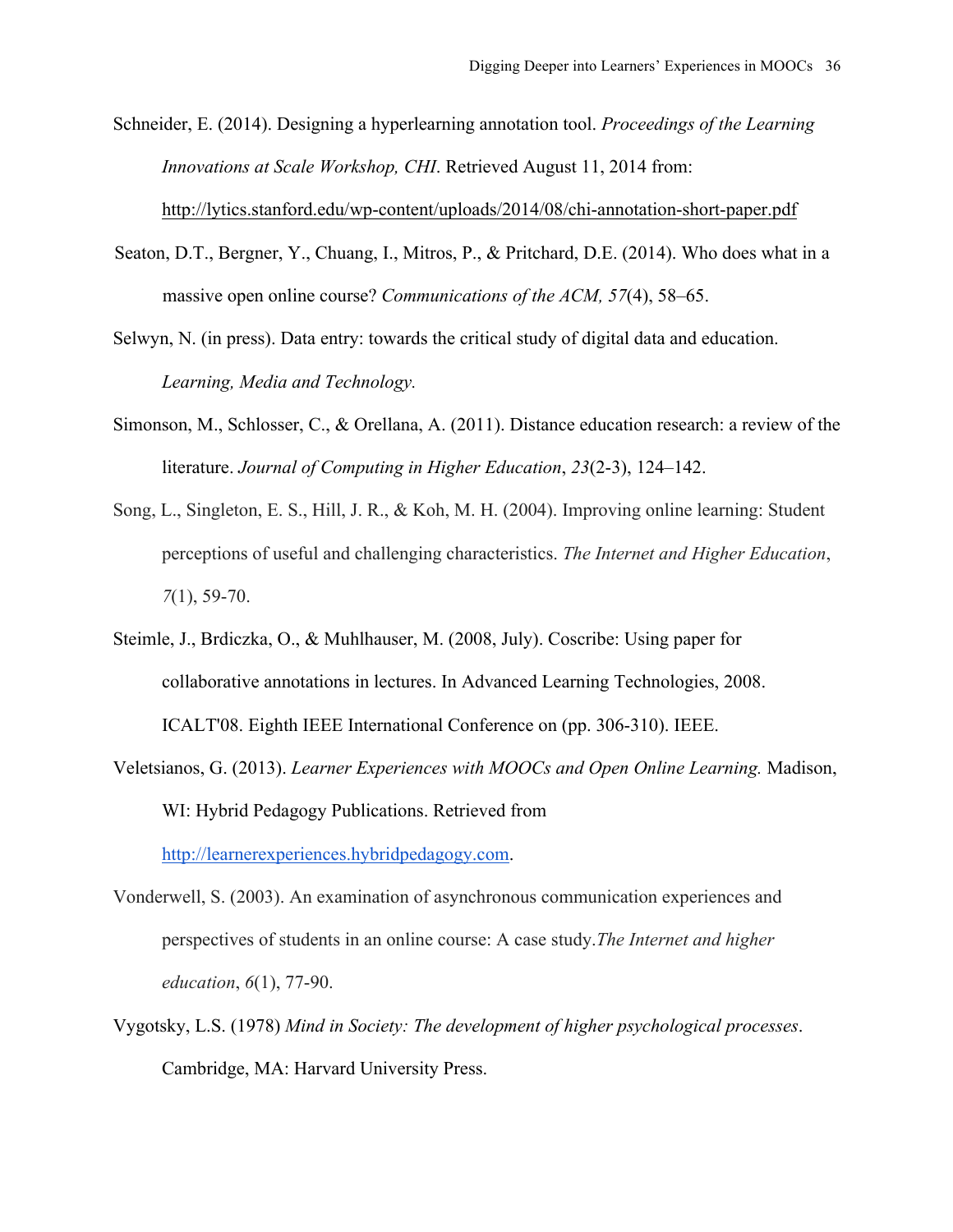- Waite, M., Mackness, J., Roberts, G., & Lovegrove, E. (2013). Liminal participants and skilled orienteers: Learner participation in a MOOC for new lecturers. *Journal of Online Learning and Teaching*, 9(2).
- Wen, M., Yang, D. & Rose, C. P. (2014). Linguistic reflections of student engagement in Massive Open Online Courses. *Association for the Advancement of Artificial Intelligence.* Retrieved August 11, 2014 from http://www.cs.cmu.edu/~mwen/papers/icwsm2014 camera-ready.pdf
- Zhao, Y., Lei, J., Yan, B., Lai, C., & Tan, H. S. (2005). What makes the difference? A practical analysis of research on the effectiveness of distance education. *Teachers College Record*, 107(8), 1836–1884.